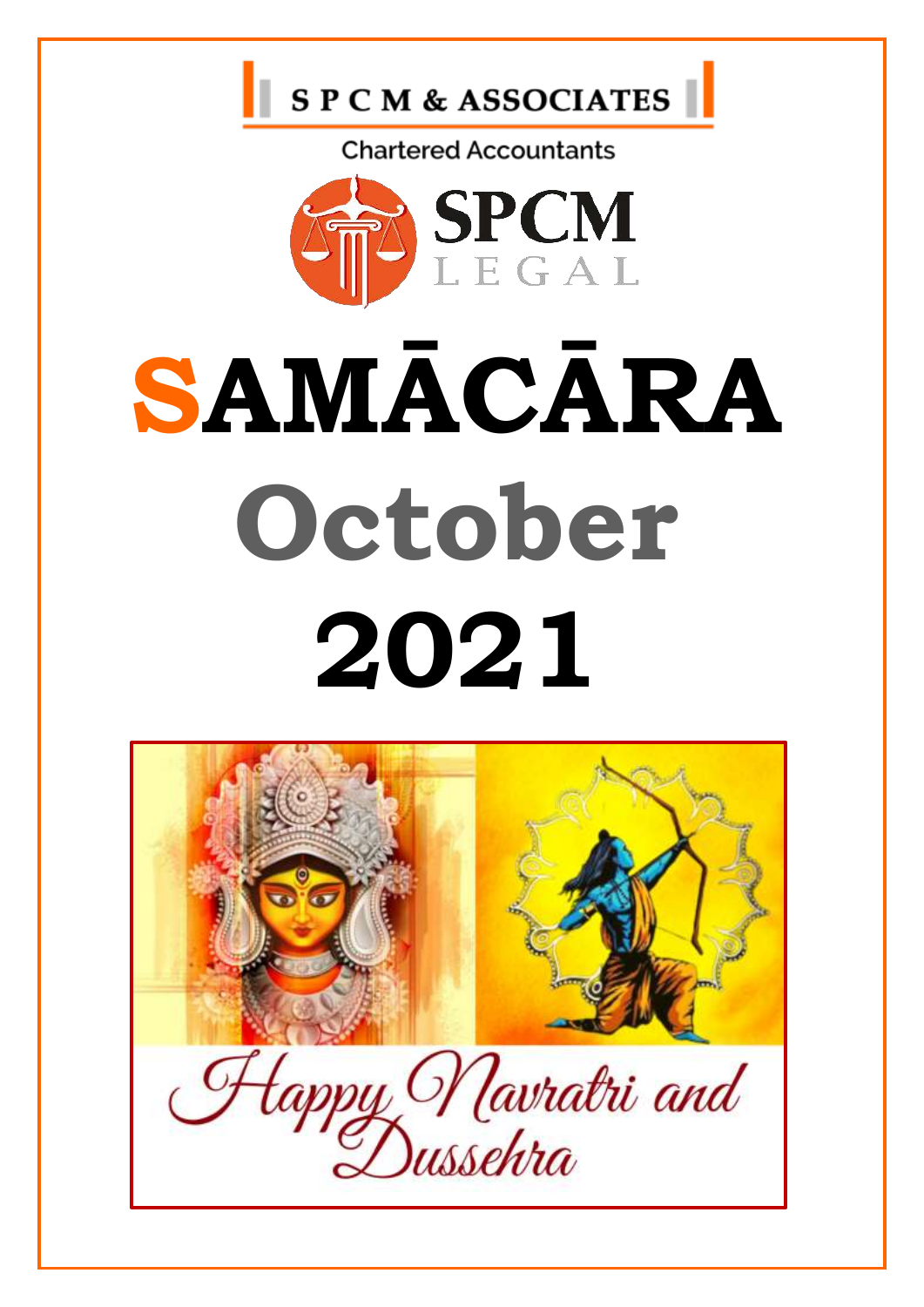



# **SAMĀCĀRA – OCTOBER 2021**

# **TEAM SAMĀCĀRA**

# **INCOME TAX**

| CA. Suhas P. | <b>CA. Pradeep</b> | CA. Disha M. | Ms. Ruchi       |
|--------------|--------------------|--------------|-----------------|
| <b>Bora</b>  | M. Katariya        | <b>Shah</b>  | <b>Bhansali</b> |
|              |                    |              |                 |

# **GOODS AND SERVICES TAX**

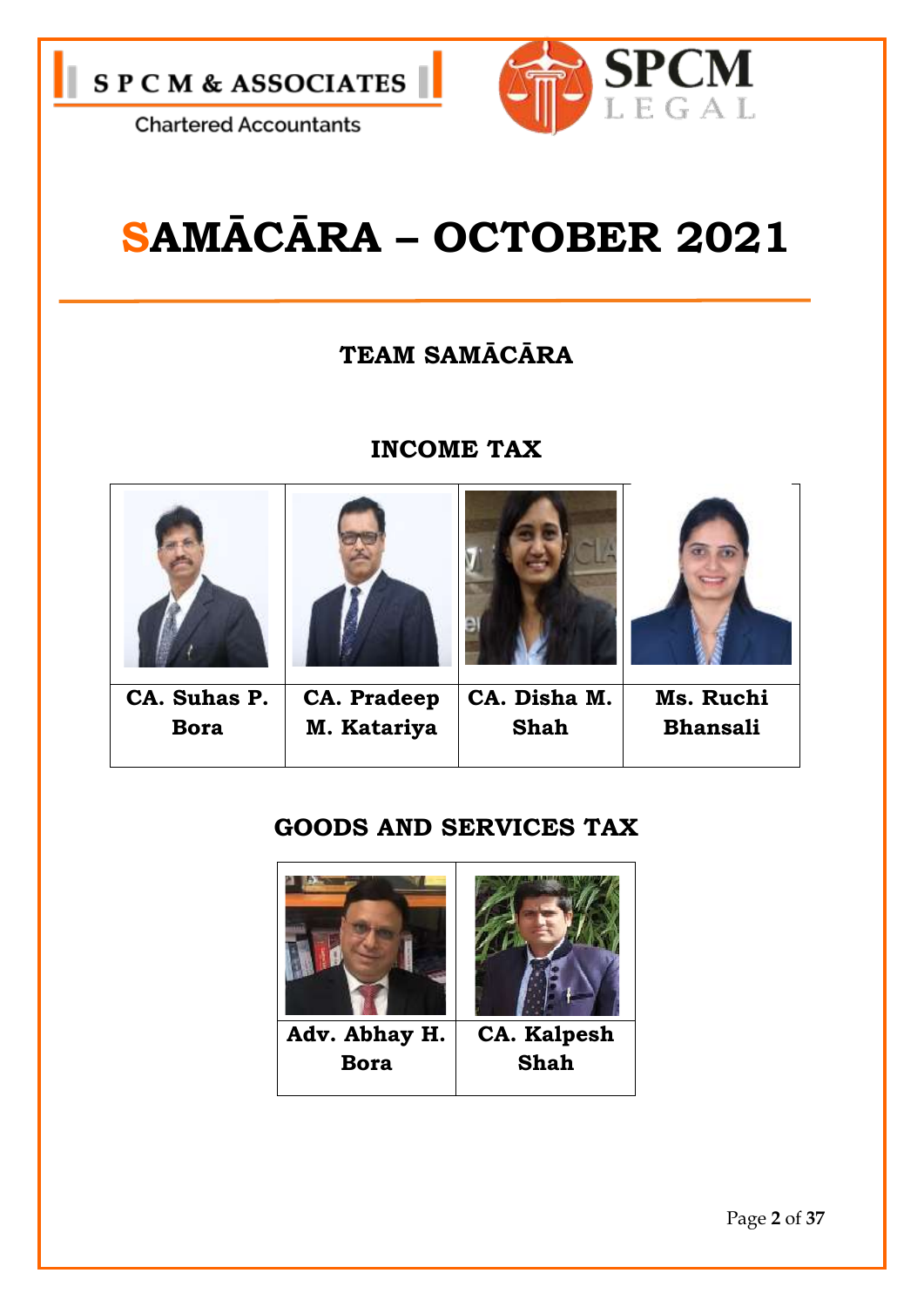



# **SAMĀCĀRA – OCTOBER 2021**

# **COMPANY LAW, BANKING AND FINANCE**



**CA. Manoj R. Jain**

### **CA. Chetan R. Parakh**





**Rathi**

**CA. Prerna S. Bora**

# **CIVIL, CRIMINAL, REAL ESTATE AND OTHER LAWS**

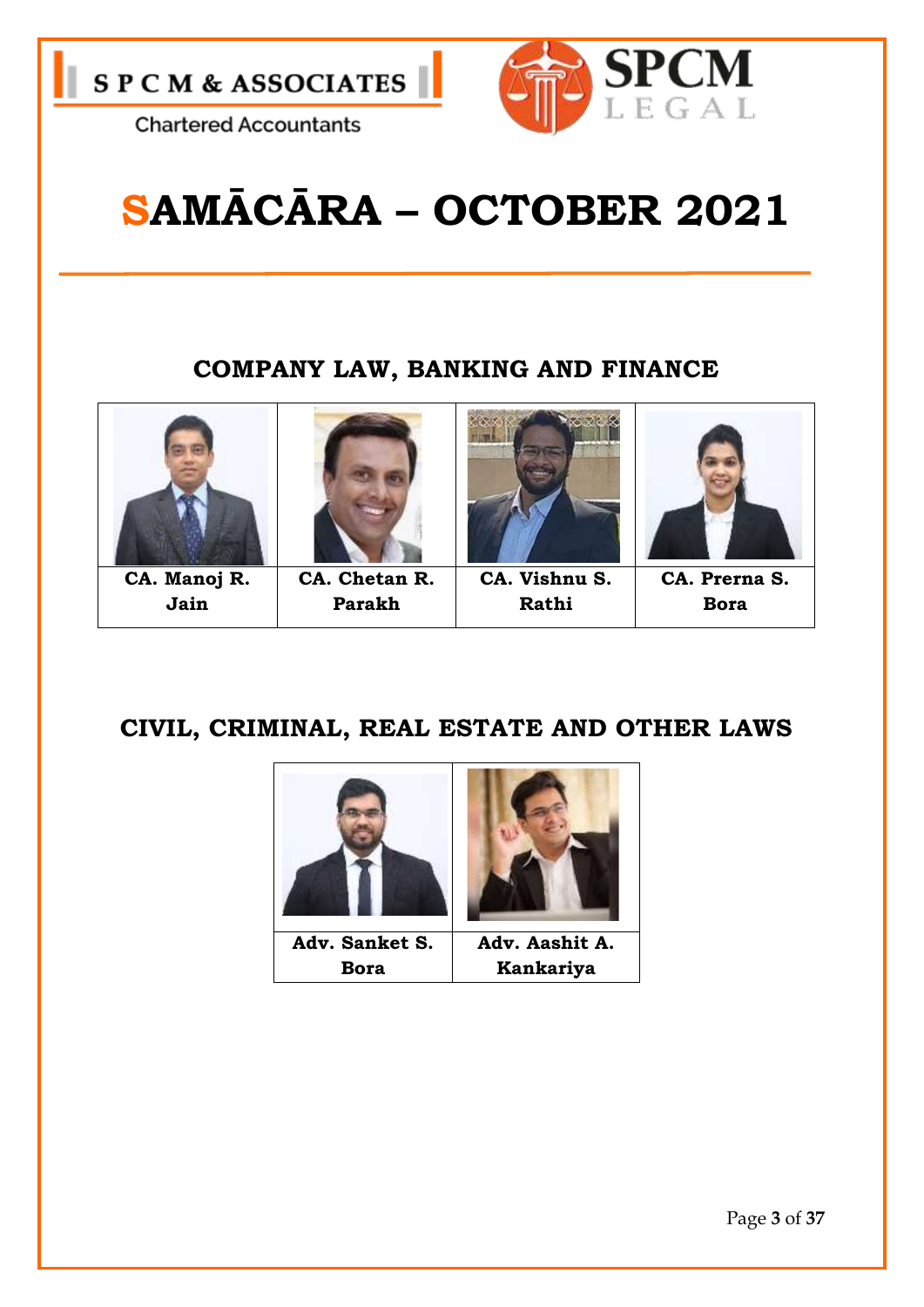

# **SAMĀCĀRA – OCTOBER 2021**

# **INDEX**

| SR.<br>NO. | <b>PARTICULARS</b>                                                                               | PAGE NO.  |
|------------|--------------------------------------------------------------------------------------------------|-----------|
|            |                                                                                                  |           |
| 1.         | <b>EDITORIAL</b>                                                                                 | $05 - 06$ |
| 2.         | <b>MEDIA COVERAGE</b>                                                                            | 07-09     |
| 3.         | E-COMMERCE<br>EQUALISATION LEVY ON<br><b>SUPPLY OR SERVICES</b>                                  | $10 - 12$ |
| 4.         | SECTION - 139A(5)(c) OF INCOME-TAX ACT                                                           | $13 - 15$ |
| 5.         | <b>GST</b><br><b>GIST</b><br><b>OF</b><br><b>NOTIFICATIONS</b><br><b>AND</b><br><b>CIRCULARS</b> | $16 - 20$ |
| 6.         | <b>GST UPDATES</b>                                                                               | $21 - 24$ |
| 7.         | GST AMENDMENTS w.e.f 1.10.2021                                                                   | $25 - 31$ |
| 8.         | DUE DATE CALENDER FOR THE MONTH OF<br>OCTOBER, 2021                                              | 32-34     |
| 9.         | MINISTRY OF CORPORATE AFFAIRS (MCA)                                                              | $35 - 36$ |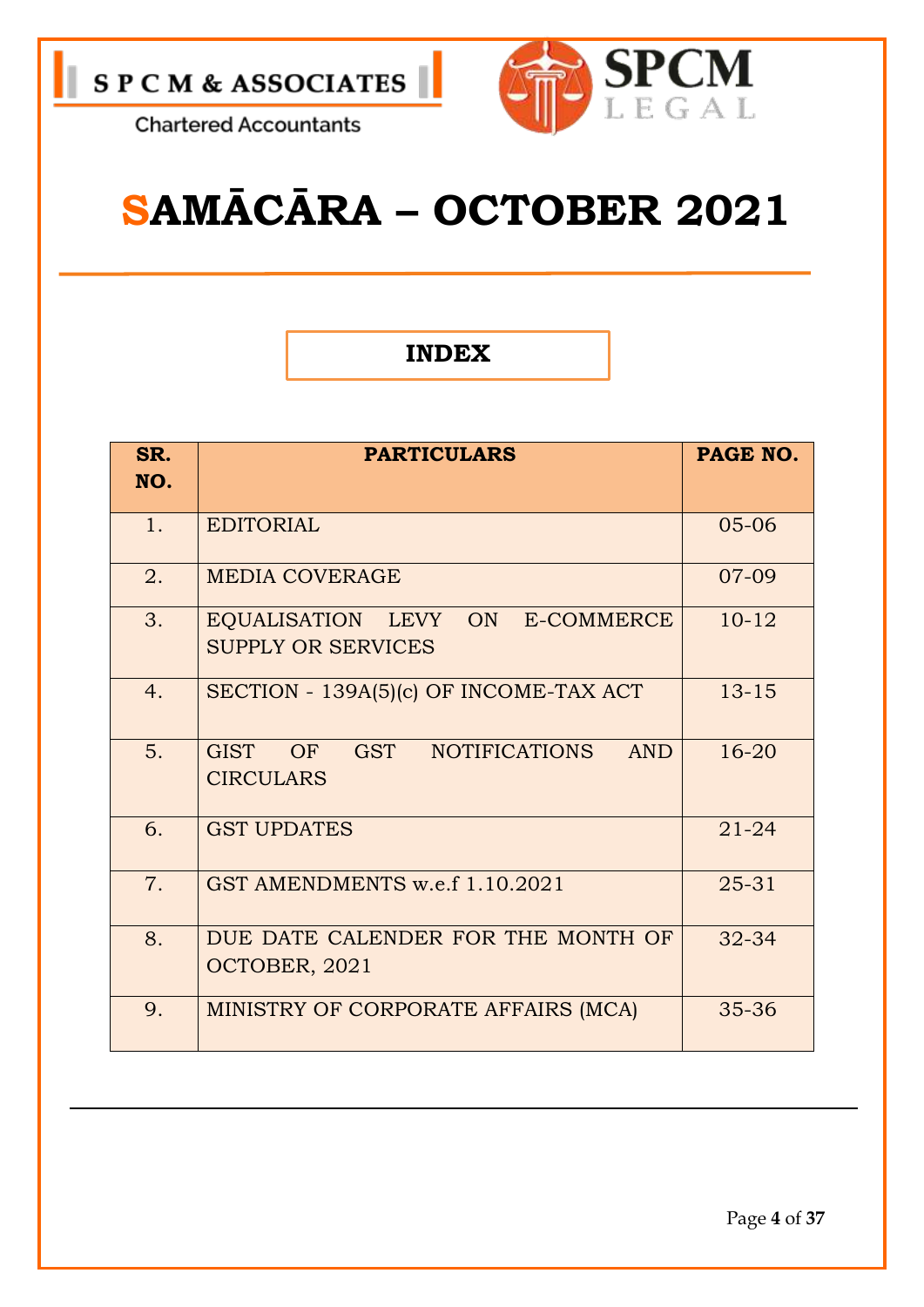



# **SAMĀCĀRA – OCTOBER 2021**

# **EDITORIAL**

Dear All,

The month of September and October which otherwise are months of Audit which are now postponed due to pandemic. The situation has also aggravated and is hampered by poor implementation of New Income Tax Portal which was supposed to be fully operative in the month of June 2021 only.

Tax dispute settlement scheme, the VSVS, that remained in force for over 1.5 years has resulted in 132,353 settled cases (no. of Form 1 filed) involving disputed tax amount of Rs.99,756 crores (as per the declaration filed).

India's gross Goods and Services Tax (GST) revenues crossed ₹1.17 lakh crore in September, hitting a five-month high and the Finance Ministry expects the positive trend to pick up further pace in the second half of the year.

September's revenues were 23% higher than a year ago and the collections were 27.3% more than in the pre-pandemic month of September 2019. Coupled with economic growth, anti-evasion activities, especially action against fake billers have also been contributing to the enhanced GST collections.

With GST law evolving day by day, it raises a question – When will the positions settle? Delay in setting up Tribunals (after 4+ years of GST) has been the root cause for many to knock the doors of High Courts for immediate resolution. Running cost of Pre-deposit for appeal makes writ jurisdiction a natural choice.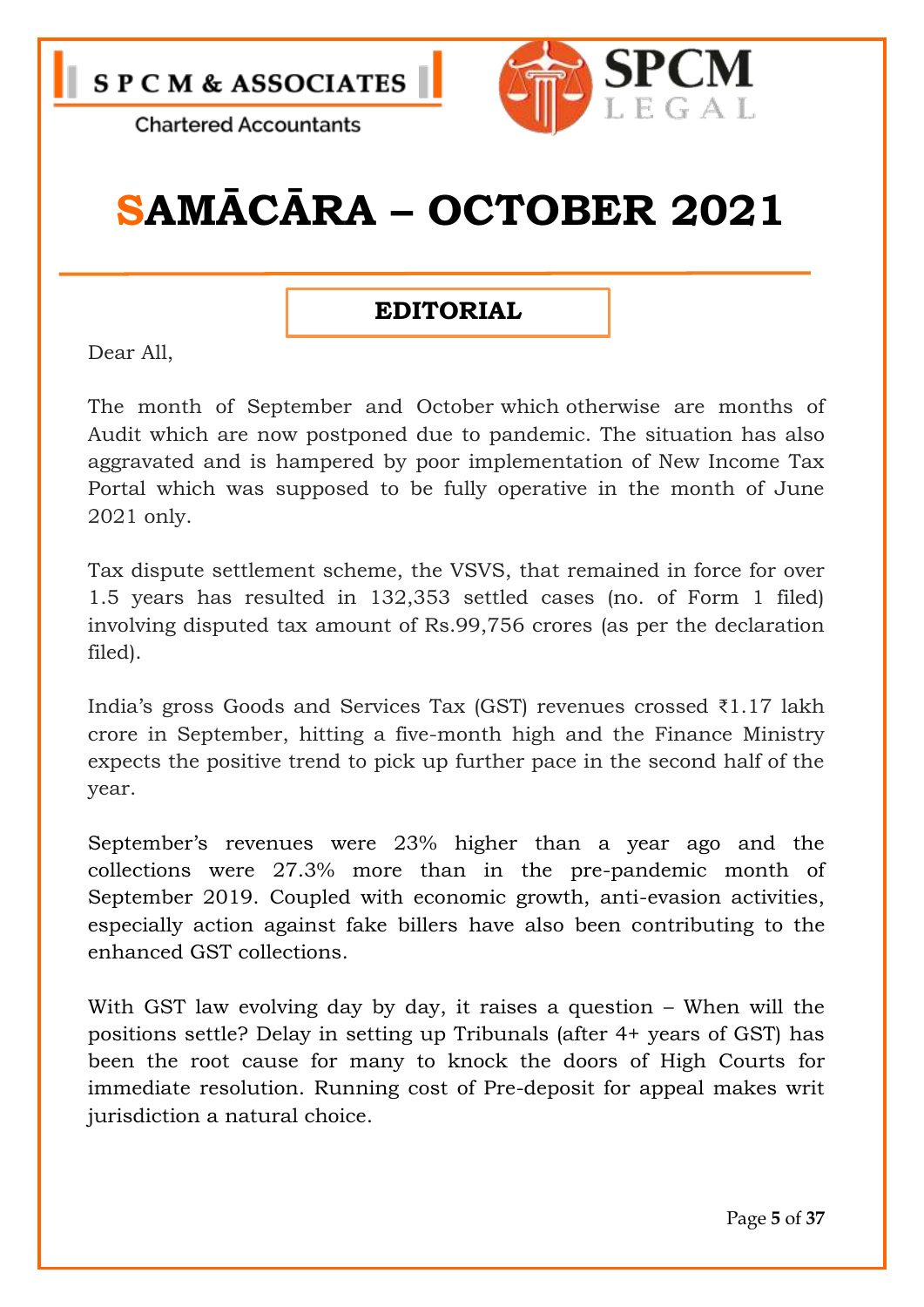



I am proud to share with you all that our client Shri. V.S. Kshirsagar had been felicitated as Maharashtra's Iconic Professional by Sakal, a leading newspaper from Maharashtra.

I am also proud to share that in the results announced by the ICAI, 10 of our Students have become the CAs, 5 have cleared their Second Group and 14 have cleared the IPCC examination.

Benjamin Franklin once said "Tell me and I forget. Teach me and I remember. Involve me and I learn". It is a beautiful sentiment that reminds us of our peaks when we collaborate, teach and learn. Telling is a superficial way of passing the information, whereas teaching and involving are conscious ways of passing on the knowledge, which blossoms in all who are involved in the process. Who else knows the benefit of this quote than a CA, who passes through the stage of learning through involvement?

On a lighter note, the months of August to October are the months of festivals. Every day we see the sun rising to give us a message that darkness will always be beaten by light- that is the power of good over evil. Let us all follow the same and enjoy the festival of good defeating evil. May you have a happy and auspicious Navratri and Dussehra-2021!

### **With Warm Regards.**



**CA. Suhas P. Bora** 

Page **6** of **37**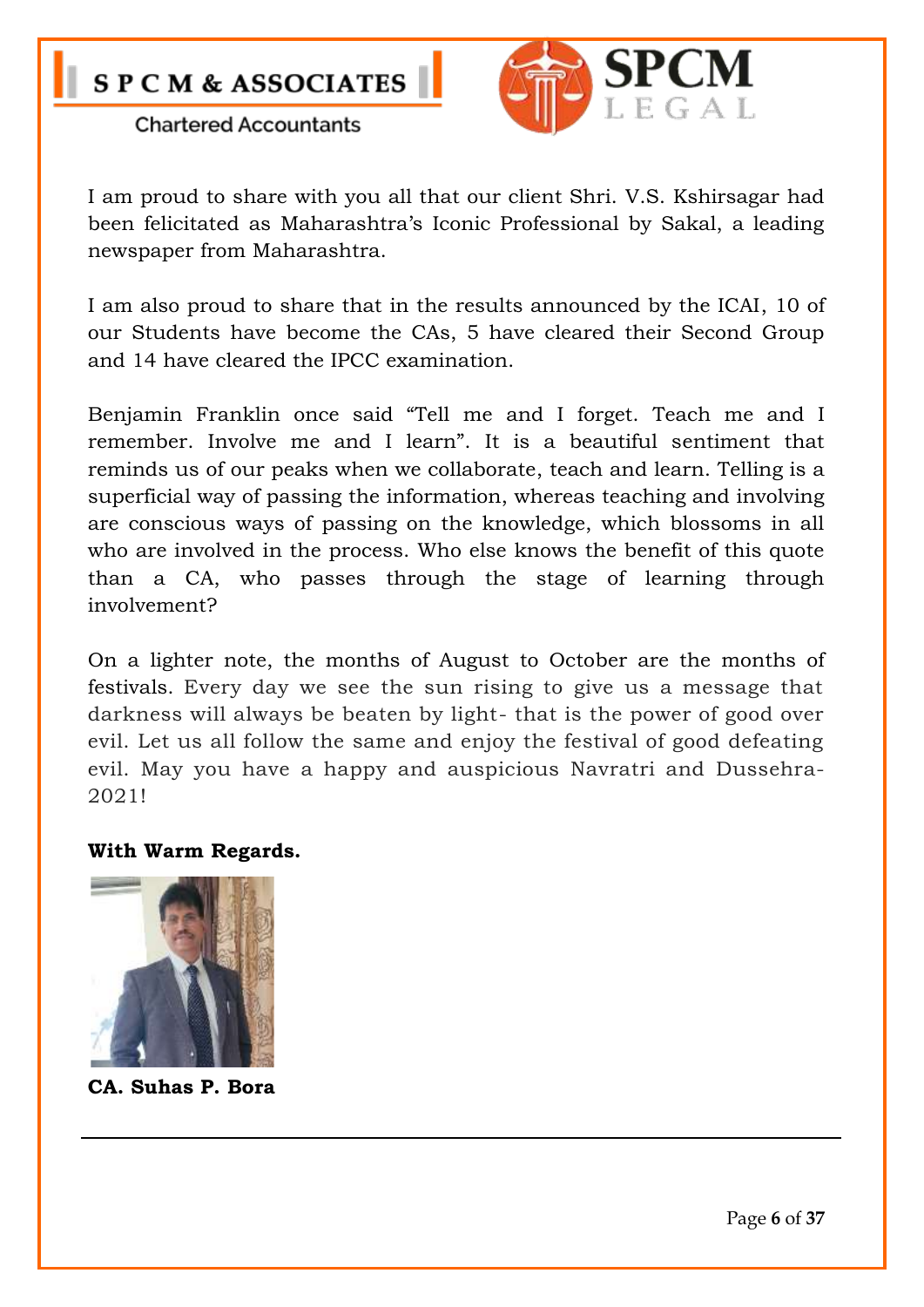



# **MEDIA COVERAGE**

# **WE ARE PROUD OF OUR CLIENTS' ACHIEVEMENT!**

# *The 8th Retail Jewellers India Forum, 2021 held on 14.09.2021 awarded Mr. Vastupal Ranka (Partner, Ranka Jewellers) with award for sharing his invaluable knowledge.*



Page **7** of **37**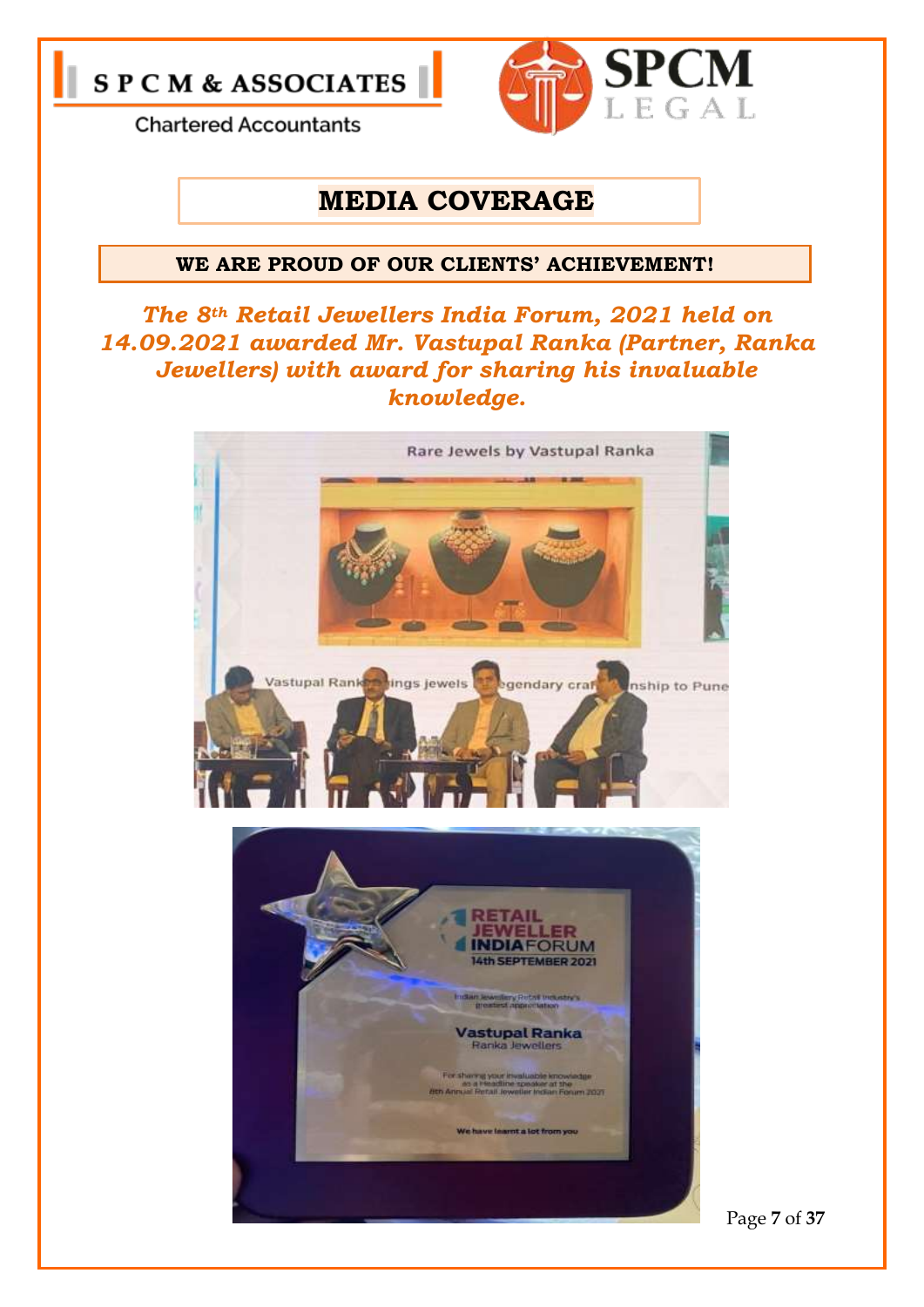

# *Shri. V.S. Kshirsagar had been felicitated as Maharashtra's Iconic Professional by Sakal*

# हजारी अधिकारी घडवलेला अवलिया...

होण्यासाठी लोकचळवळ उभी राहावी असे स्वरूप आ यशाच्या प्रचंड शिखरावर असतानाही पाय मात्र घट रोवून उभारले आहेत. सरांनी अनेक पुस्तके लिहिली, त्या महाराष्ट्राच्या कानाकोपऱ्यांत पोहचले. मात्र, आजच्या जग लोक प्रसिद्धीच्या मागे धावतात किंवा प्रसिद्धीचा हव्यास तो मात्र हव्यास सरांनी टाळला. आपल्या लेखणीने सर म स्पर्धा परीक्षा करू इच्छिणाऱ्या तरुणांच्या मनामनांत पं हे मात्र तेवढेच खरे. आपले काम हीच आपली ओळख तुम्ही तुमचे काम दर्जेदार केले तर समाज आपोआप तुमच



विठ्ठल क्षीरसागर

व्ही. एस. क्षीरसागर सर (के सागर सर) या स्पर्धा परीक्षा क्षेत्रातील प्रेरणादायी व्यक्तिमत्त्वाच्या कार्यकर्तृत्वाचा घेतलेला हा लेखाजोखा..

↑ प्रवास आहे अशा अवलियाचा, की ज्याने स्पर्धा  $\overline{\mathcal{C}}$  प्रवास आहे अशा अवलियाचा, की ज्याने स्पर्धा<br>लेग्या क्षेत्रात अक्षरशः क्रांती केली आहे. आपल्या<br>लेखणीच्या जोगला इजागे विद्यार्थां मुख्याचा उपापक

लेखणीच्या जोरावर हजारो विद्यार्थ्यांना यशाचा दरवाजा

दाखवला आहे. आपल्या शेकडो पुस्तकांच्या रूपाने कायमच

विद्यार्थ्यांच्या जवळ राहणे, लेखक म्हणून एक कोटीहन अधिक

पुस्तक प्रतींची विक्री, सतत नवनवीन पुस्तके लिहीत राहणे, प्रचंड

कष्ट करण्याची प्रवृत्ती, नावीन्याचा घ्यास असणारे, गेली पस्तीस

वर्षे स्पर्धा परीक्षा क्षेत्रात तरुणांना अंघाऱ्या वाटेतून प्रकाशाची

वाट दाखवत अखंड उभा असलेला वटवृक्ष म्हणजे आदरणीय

काळ ८० च्या दशकातील... एक महत्त्वाकांक्षी तरुण.. आपलं आयुष्य असंच काहीच न करता जाता कामा नये, आपल्याला काहीतरी करून दाखवायचं आहे या विचाराने पेटला होता... नेमकं मोठं होण्यासाठी काय केलं दाखवायच या तरुणाला फारसं नीट माहौत नव्हतं; पण पावलं पुढं टाकीत आपली वाट शोषायची होती. पुढे पुण्यातील विघी महाविद्यालयात एलएलबीला असताना के' सागर यांनी स्पर्धा परीक्षांचा अभ्यास करायला सुरुवात केली तेव्हा त्यांच्या<br>उष्णा असती स्पर्धा परीक्षांचा अभ्यास करायला सुरुवात केली तेव्हा त्यांच्या लेक्षात आले. की अध्यासक्रमानुसार अभ्यास करण्यासाठी कुठलेही पुस्तक नाही.<br>लेक्षात आले, की अभ्यासक्रमानुसार अभ्यास करण्यासाठी कुठलेही पुस्तक नाही. इतिहास, भूगोल, पंचायतराजसारख्या विषयांची माहिती देणारे पुस्तक बाजारात<br>उतिहास, भूगोल, पंचायतराजसारख्या विषयांची माहिती देणारे पुस्तक बाजारात उपलब्ध नव्हते. स्पर्धा परीक्षेसाठी केलेली त्यांची मेहना फळाला आली.<br>उपलब्ध नव्हते. स्पर्धा परीक्षेसाठी केलेली त्यांची मेहनत फळाला आली. उपजिल्हाअधिकारी, पोलिस उपअधीक्षक, तहसीलदार, गटविकास अधिकारी<br>उपजिल्हाअधिकारी, पोलिस उपअधीक्षक, तहसीलदार, गटविकास अधिकारी वर्ग - १, वर्ग - २, सरकारी कामगार अधिकारी आदी पदांसाठी ते पात्र ठरले<br>वर्ग - १, वर्ग - २, सरकारी कामगार अधिकारी आदी पदांसाठी ते पात्र ठरले ...<br>वा निवड झाली होती; पण फक्त अधिकारी होण्यात सरांनी आनंद मानला<br>नाही. ८० च्या दशकात अनेक गुर्फ़्स कर्मी होण्यात सरांनी आनंद मानला मा स्वर्ग साला होता। पूर्ण फक्त आधकारी होण्यात सरांनी आनंद मानला<br>नाही. ८० च्या दशकात अनेक स्पर्धा परीक्षा करणारे विद्यार्थी मराठीत संदर्भ<br>नसल्याने गुणवत्ता असतानाही अण्याणी केन क्रेस की दे नसल्याने गुणवत्ता असतानाही अपयशी सोक्षा करणारे विद्यार्थी मराठीत संदर्भ<br>सल्याने गुणवत्ता असतानाही अपयशी होत होते ही गोष्ट सरांच्या डोळ्यांत सलत होती. मंग यातूनच १९८६ मध्ये पहिल्या पुस्तकाचा जन्म झाला. त्यानंतर<br>सरांनी कघीच पाठीमागे वळन पाहिले नाडी जन्मी जन्म झाला. त्यानंतर सरांनी कधीच पाठीमारी १९८६ मध्य पहिल्या पुस्तकाचा जन्म झाला. त्यानंतर<br>झाल्या व आंतरराष्ट्रीय पुरस्कार मिळाले नाही. काही पुस्तकांच्या ८० पार आवृत्त्या<br>अणि ने अंतरराष्ट्रीय पुरस्कार मिळाले. यानंतर एकाणाचा पाठी आवृत्त्या झाल्या व आंतरराष्ट्रीय पुरस्कार मिळाले. काही पुस्तकांच्या ८० पार आवृत्त्या<br>आणि के सागर सर हे समीकरणच ठरले. यानंतर महाराष्ट्रात स्पर्धा परीक्षा क्षेत्र<br>जल पोकले सर हे समीकरणच ठरले. महाराष्ट्राच्या जन्म रूपे परीक्षा क्षेत्र सार ना न आतरराष्ट्राय पुरस्कार मिळाले. यानंतर महाराष्ट्रात स्पर्धा परीक्षा क्षेत्र<br>आणि के सागर सर हे समीकरणच ठरले. महाराष्ट्राच्या कानाकोपऱ्यांत के सागर<br>नाव पोहचले आणि वेथेच खऱ्या अर्थाने सामान्य करूंलाकोल जन्मांना के सा जानि के सागर सर है समीकरणच ठरले. महाराष्ट्राच्या कानाकोपऱ्यांत के सागर<br>नाव पोहचले आणि वेथेच खऱ्या अर्थाने सामान्य कुटुंबातील तरुणांची अधिकारी

घेतो, असे सर ठामपणे सांगतात. प्रसिद्धी आणि अर्थप्राप्ती यांच्या भुलभ गुंतल्यास हातून प्रत्यक्ष कार्य होऊ शकत नाही. केसागर सर यांची 3 संपूर्ण पोलिस कॉन्स्टेबल ९० वी आवृत्ती प्रकाशित झाली आहे. PS ASO ८५ वी आवृत्ती, लेटेस्ट जनरल नॉलेज ८२ वी आवृत्ती, संपूर्ण संपूर्ण इंग्रजी या दोन्हींच्या जवळपास ५० आवृत्या प्रकाशित करण्यात : आहेत. सरांचे लहान बंधू पोलिस उपाधीक्षक, तसेच मोठी मुलगी स कामगार आयुक्त म्हणून महाराष्ट्र शासनात कार्यरत आहेत. दुसरी मु सरांची प्रकाशन संस्था सांभाळत आहे आणि त्याची व्याप्ती वाढवत तसेच, सरांचा मुलगा (अस्थिरोगतज्ज्ञ) तसेच आणि सून पुण्यात डॉक्ट<br>कार्यूम अफ्रेट जानंज — कार्यरत आहेत. सरांचा मुलगा विशेषज्ञ वैद्यकीय अधिकारी, सार्वजनिक<br>विभाग एन. २१ मा एक्लानी -विभाग गट-अ या पदासाठी पात्र उरलेले होते. याचबरोबर स्पर्धा परीक्षा<br>विद्यार्थ्यांच्या पैरण्या कर्णाटक स्पर्धा परीक्षा विद्यार्थ्यांच्या नैराश्य, प्लॅन बी यांसारख्या प्रश्नांवर त्मास करत आहेत<br>समपदेशन करत आहेत उगाने — समुपदेशन करत आहेत. यामुळे सर आपल्या प्रश्नावर काम करत आहेत<br>आपल्या या संपर्ण प्रवासात मर आपल्या आयुष्यात समाधानी आहे आपल्या या संपूर्ण प्रवासात सर आपल्या आयुष्यात समाधानी आहेत<br>आपल्या या संपूर्ण प्रवासात सर आपल्या आई-वडिलांना प्रेरणास्थानी आणि आपली सहचरणी सौ. शोभादेवी क्षीरसागर यांना प्रेरणास्थानी<br>यशासाठी पूर्णतः श्रेय देवाव यशासाठी पूर्णतः श्रेय देतात.

१९९७-१९९८ ला के सागर प्रकाशनाचे पहिले दुकान पुण्यातील अप्या ब<br>चौकात सुरू झाले. आणि त्यापर्नीच के उच्चा दुकान पुण्यातील अप्या ब चौकात सुरू झाले. आणि त्यापूर्वीच के सागर ब्रँड म्हणून उभा राहिला.<br>राज्यात स्पर्धा परीक्षा देणाऱ्यांच्या गळ्याचील कर्म राणि उभा राहिला. राज्यात स्पर्धा परीक्षा देणाऱ्यांच्या गळ्यातील ताईत हा ब्रॅंड क्ला<br>राज्यातील एकही तालका नसेल जिले के जाएगी हा ब्रॅंड बनला राज्यातील एकही तालुका नसेल, जिथे के सागरची पुस्तके मिळणार ना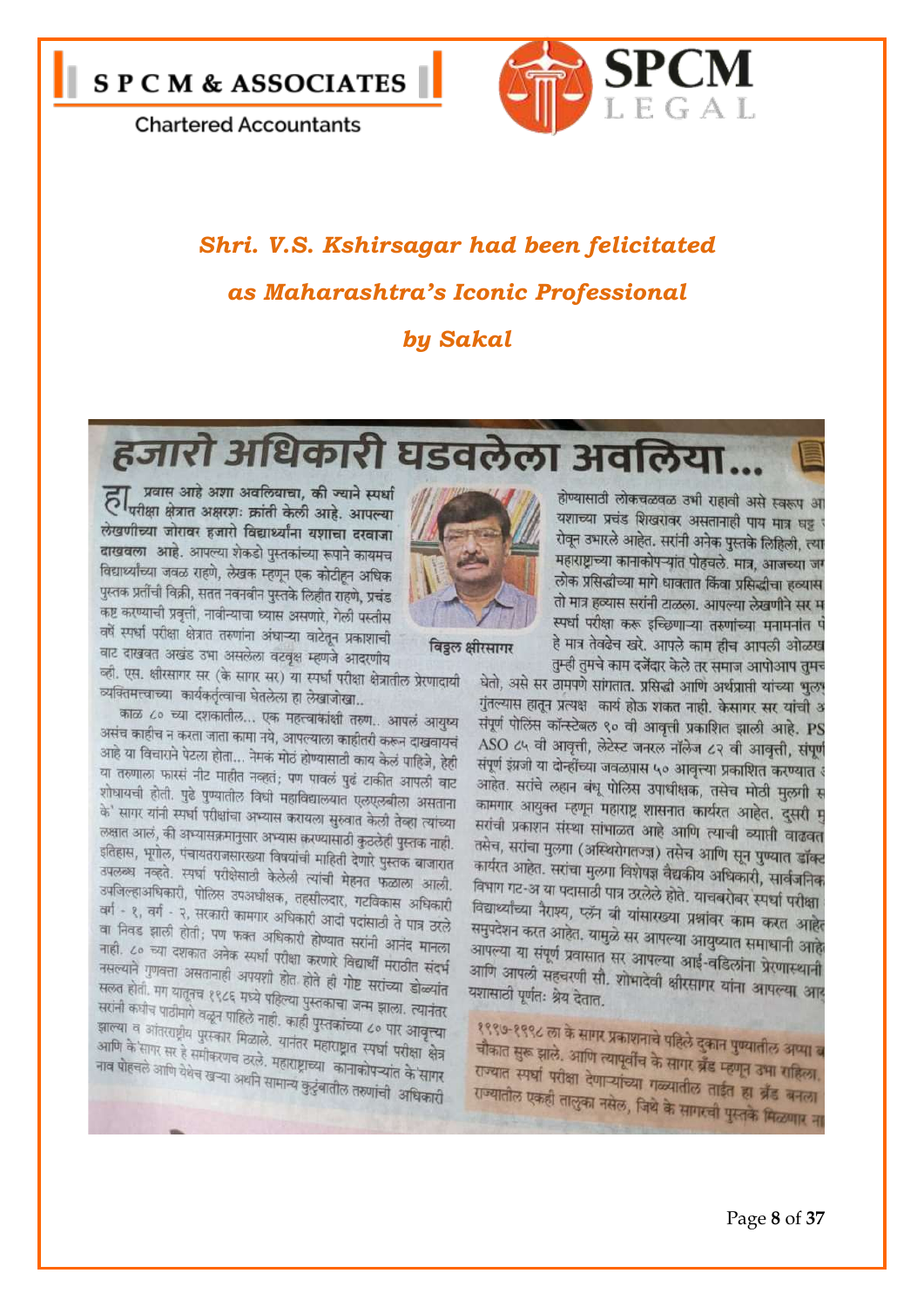



# **AAJ KA ANAND NEWSPAPER**

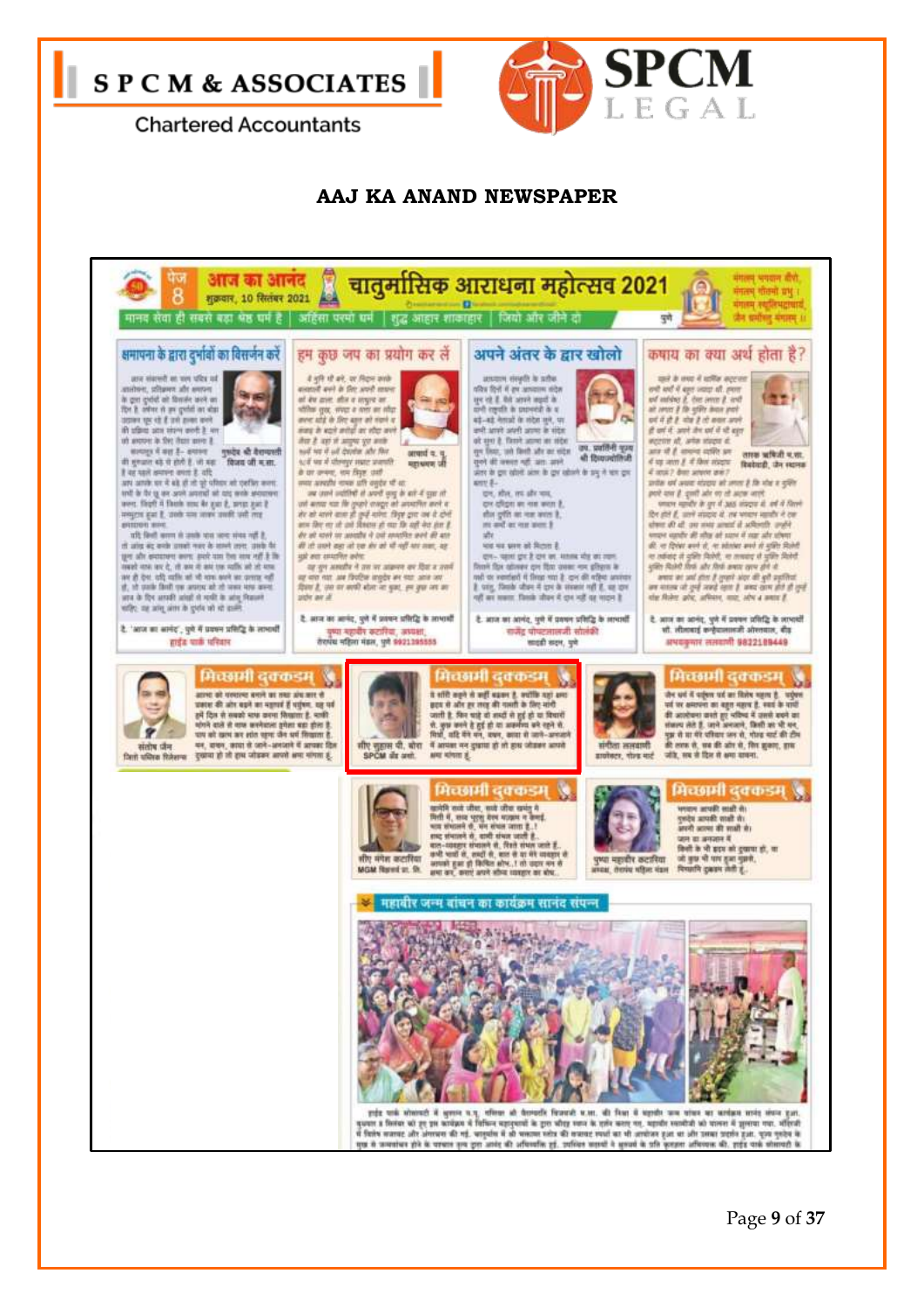



# **EQUALISATION LEVY ON E-COMMERCE SUPPLY OR SERVICES**

### **Introduction:**

Equalisation Levy was introduced in India in 2016, with the intention of taxing the digital transactions i.e. the income accruing to foreign ecommerce companies from India. It is aimed at taxing business to business transactions. This levy came into force from 1 April, 2020. The [Finance Act, 2020](https://taxguru.in/finance/finance-act-2020.html) has introduced a new provision i.e. section 165A in the Finance Act, 2016, to enhance the scope of the Equalisation Levy. Equalisation Levy will now be extended to an e-commerce operator on ecommerce supply and services.

Further, amendments were made in the Finance Act, 2021 to clarify and expand the scope of the Equalisation Levy 2.0. According to the Finance Act, an e-commerce operator is defined as a non-resident that owns, operates or manages a digital or electronic facility or platform for online sale of goods or online provision of services. The term is widely defined to include all companies that maintain some electronic platform to sell goods or services. E-commerce supply or services is also broadly defined and includes all types of sales of goods and services by an e-commerce operator. A gross revenue threshold level of INR 20 million (USD 250,000 approx.) is applied to an e-commerce operator each financial year to be subject to the Equalisation Levy 2.0.

The Equalisation Levy 2.0 could have a far-reaching impact since it covers more industries and the materiality threshold is significantly lower than other unilateral approaches being implemented by other tax authorities; hence it will impact even small and medium-sized companies

Equalisation Levy shall be charged at the rate of 2% of the amount of consideration received or receivable by an e commerce operator from e commerce supply of goods and services made by it-

- To a person resident in India; or
- To a non-resident in the specified circumstances; or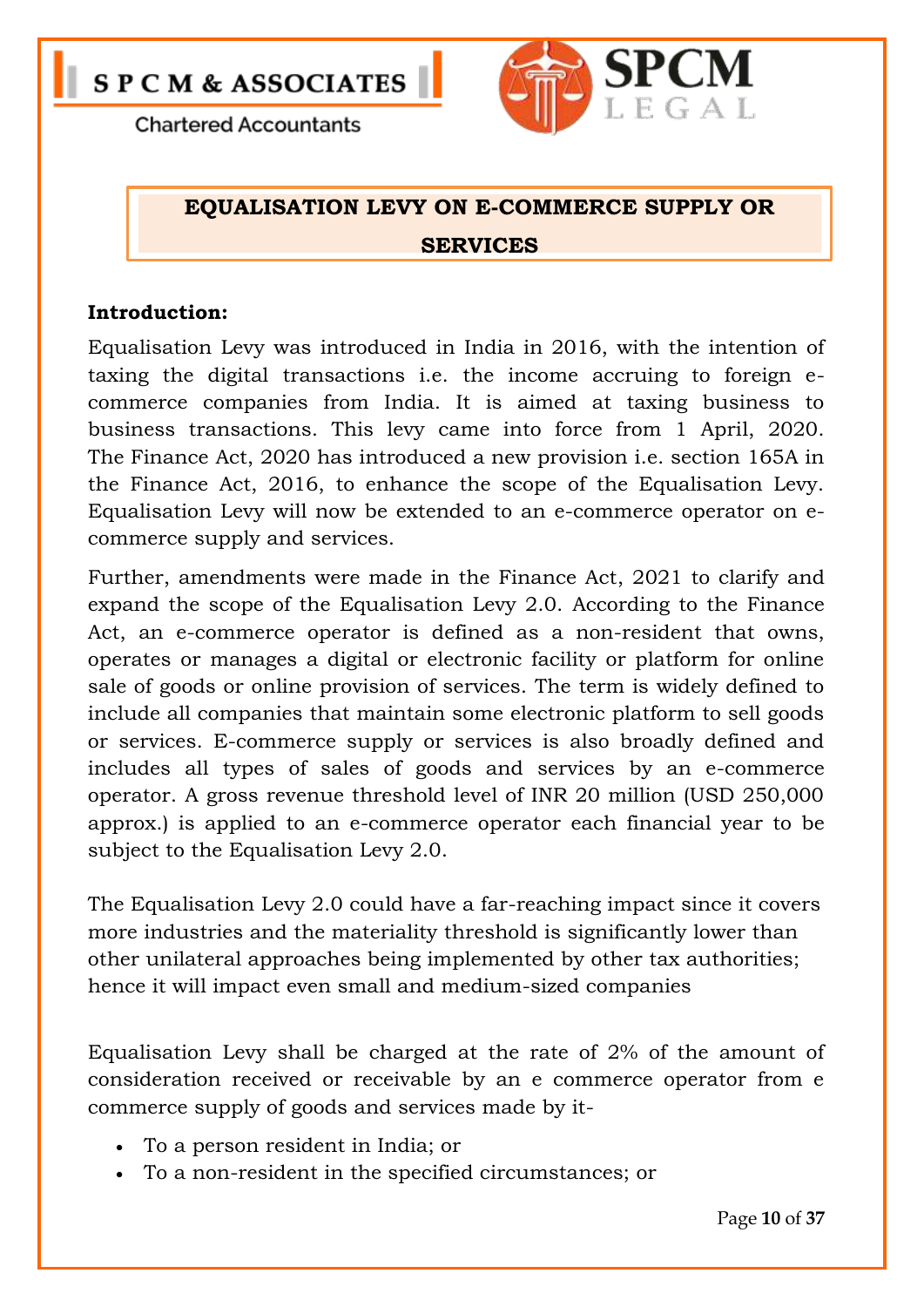

• To a person who buys such goods/services using internet protocol address located in India.

**E-commerce operator** – It means a non-resident who owns, operates or manages digital or electronic facility or platform for online sale of goods or online provision of services or both.

# **Online supply or services**

- Online sale of goods owned by the e commerce operator; or
- Online provision of services provided by the e commerce operator; or
- Online sale of goods or provision of services facilitated by the e commerce operator; or
- Any combination of the above activities

# **For the above purpose specified circumstances mean**

- Sale of advertisement, which targets a customer, who is resident in India or a customer who access the advertisement though internet protocol address located in India; and
- Sale of data collected from a person who is resident in India or from a person who uses internet protocol address located in India

# **When Equalisation Levy is not applicable**

- E commerce operator has a permanent establishment in India and such e commerce supply is effectively conducted with such PE;
- Equalisation levy is levied under the provisions given under **[section](https://taxguru.in/company-law/analysis-section-165-companies-act-2013.html)  [165](https://taxguru.in/company-law/analysis-section-165-companies-act-2013.html)** of the Finance Act, 2016; or
- sales, turnover or gross receipts, of the e-commerce operator from the e-commerce supply or services made or provided or facilitated is less than Rs. 2 crore during the previous year.

# **Collection & recovery**

The equalisation levy shall be paid by every e commerce operator to the credit of government quarterly within the following due dates:

| Date of ending of quarter | <b>Due Date</b> |
|---------------------------|-----------------|
| 30 June                   | 7 July          |
| 30 September              | 7 October       |
| 31 December               | 7 January       |
| 31 March                  | 31 March        |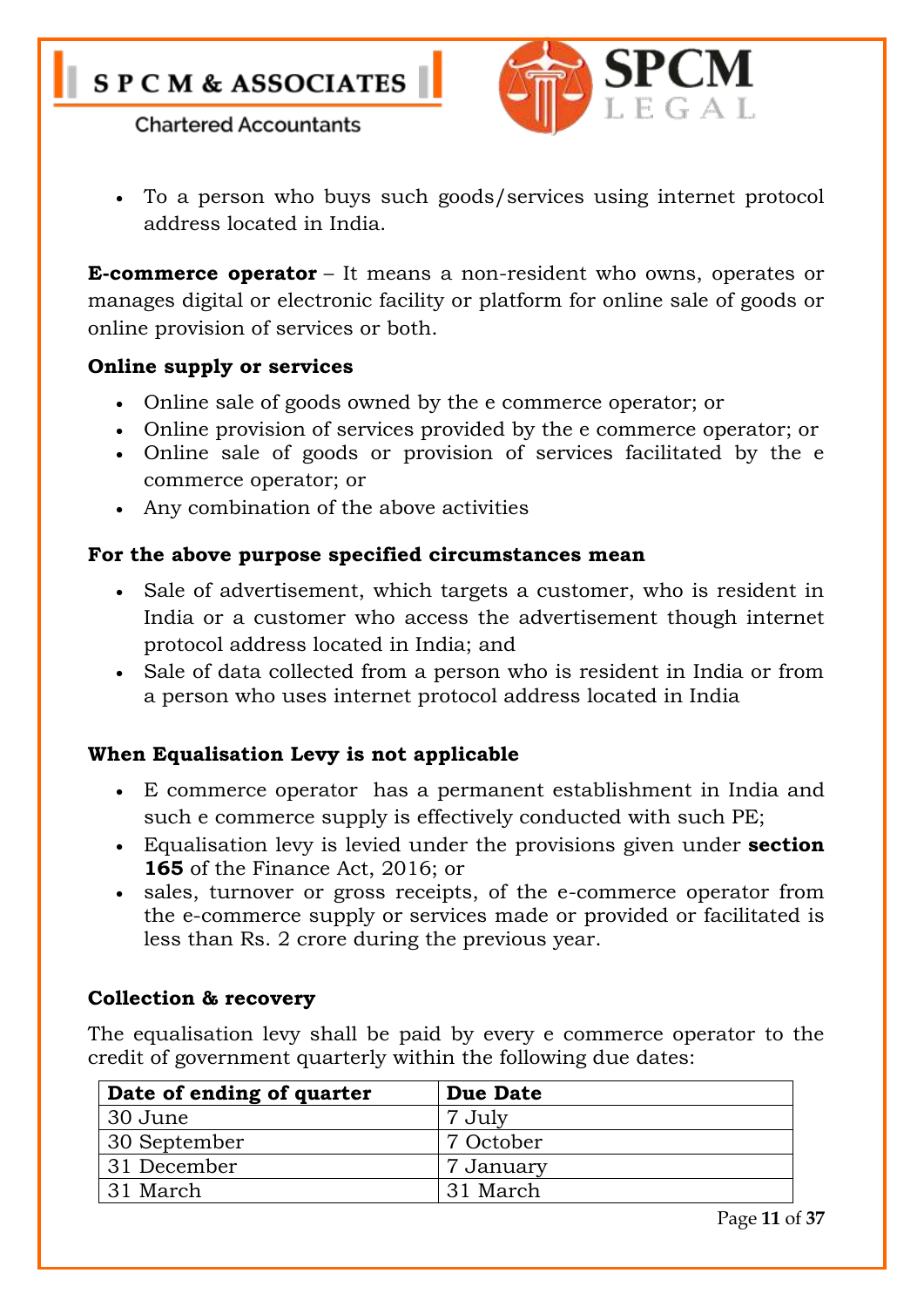



# **Furnishing the statement**

Every e commerce operator shall furnish a Statement electronically within a specified time in a specified form in respect of e commerce supply of goods or services during the financial year.

CBDT has further extended the last date for furnishing the Equalisation Levy Statement (Form-1) for the FY 2020-21 to 31.12.2021

### **Interest**

Simple interest is charged at 1% of the outstanding levy for every month or part thereof is delayed.

### **Penalty**

| <b>Situation</b>             | Penalty (in addition to paying<br>equalisation levy and interest)                    |
|------------------------------|--------------------------------------------------------------------------------------|
| levy (wholly or partly)      | Failure to deduct equalisation $ A $ penalty equal to amount of<br>equalisation levy |
| Failure to furnish statement | Rs. 100 for each day of default                                                      |

### **Income Tax Exemption**

Income from the above activities in the hands of e-commerce operator is exempt under section 10(50) with effect from the assessment year 2021- 22.

# **Goods and Service Taxes (GST) vs. Equalisation Levy 2.0:**

GST and the Equalisation Levy 2.0 are two separate taxes. In circumstances where GST applies, the applicability of the Equalisation Levy 2.0 will still need to be assessed.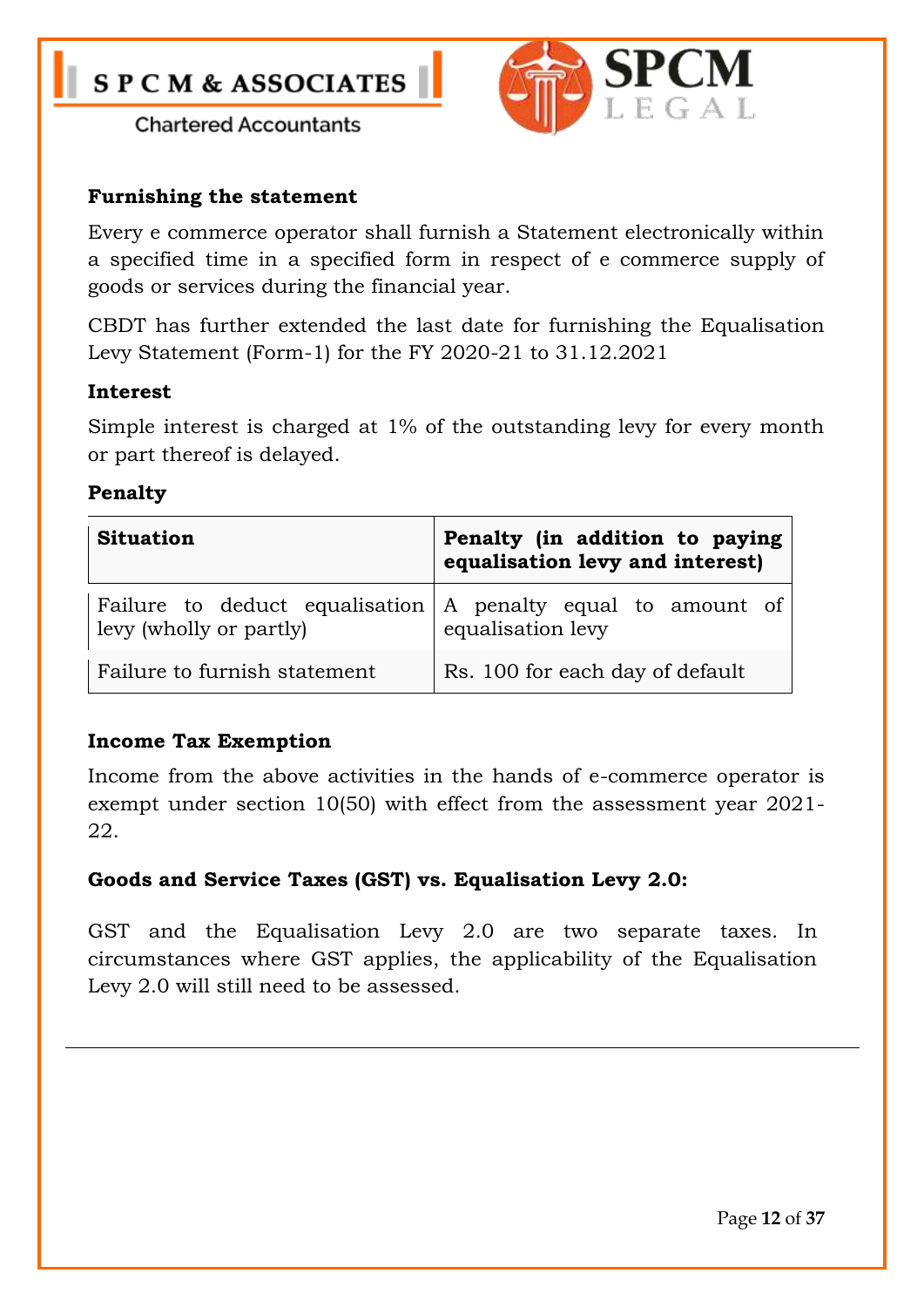

# **SECTION - 139A(5)(c) OF INCOME-TAX ACT**

### • **Applicability and Analysis:-**

As pre Section 139A(5)(c) of the Income Tax Act, 1961, every person shall quote PAN in all documents pertaining to such transactions as may be prescribed by the Board in the interests of the revenue and entered into by him.

The said transactions are listed in Rule 114B of Income Tax Rules. As per Rule 114B every person shall quote his permanent account number in all documents pertaining to the transactions specified in the table below, namely:—

| Sr.            | <b>Nature of Transactions</b>                                                                                                         | <b>Value of</b>                                                        | <b>Applicable</b> |
|----------------|---------------------------------------------------------------------------------------------------------------------------------------|------------------------------------------------------------------------|-------------------|
| no.            |                                                                                                                                       | <b>Transaction</b>                                                     | w.e.f             |
| $\mathbf{1}$   | Motor vehicle (other than<br>two wheeler)                                                                                             | All sales/purchases                                                    | 01.01.2016        |
| $\overline{2}$ | Opening an account (other<br>than time deposit) with a<br>banking company.                                                            | All new accounts.                                                      | 01.01.2016        |
| 3              | Application for credit card<br>or debit card                                                                                          | All transactions                                                       | 01.01.2016        |
| $\overline{4}$ | <b>Opening Demat Account</b>                                                                                                          | All transactions                                                       | 01.01.2016        |
| 5 <sup>5</sup> | Payment to<br>Hotel/restaurant                                                                                                        | Payment in cash of<br>an amount<br>exceeding fifty<br>thousand rupees. | 01.01.2016        |
| 6              | Payment in connection with<br>travel to any foreign country<br>or payment for purchase of<br>any foreign currency at any<br>one time. | Payment in cash of<br>an amount<br>exceeding fifty<br>thousand rupees. | 01.01.2016        |
| $\overline{7}$ | Payment to a Mutual Fund<br>for purchase of its units.                                                                                | Amount exceeding<br>fifty thousand<br>rupees                           | 01.01.2016        |
| 8              | Payment to a company or<br>an institution for acquiring                                                                               | Amount exceeding<br>fifty thousand                                     | 01.01.2016        |

Page **13** of **37**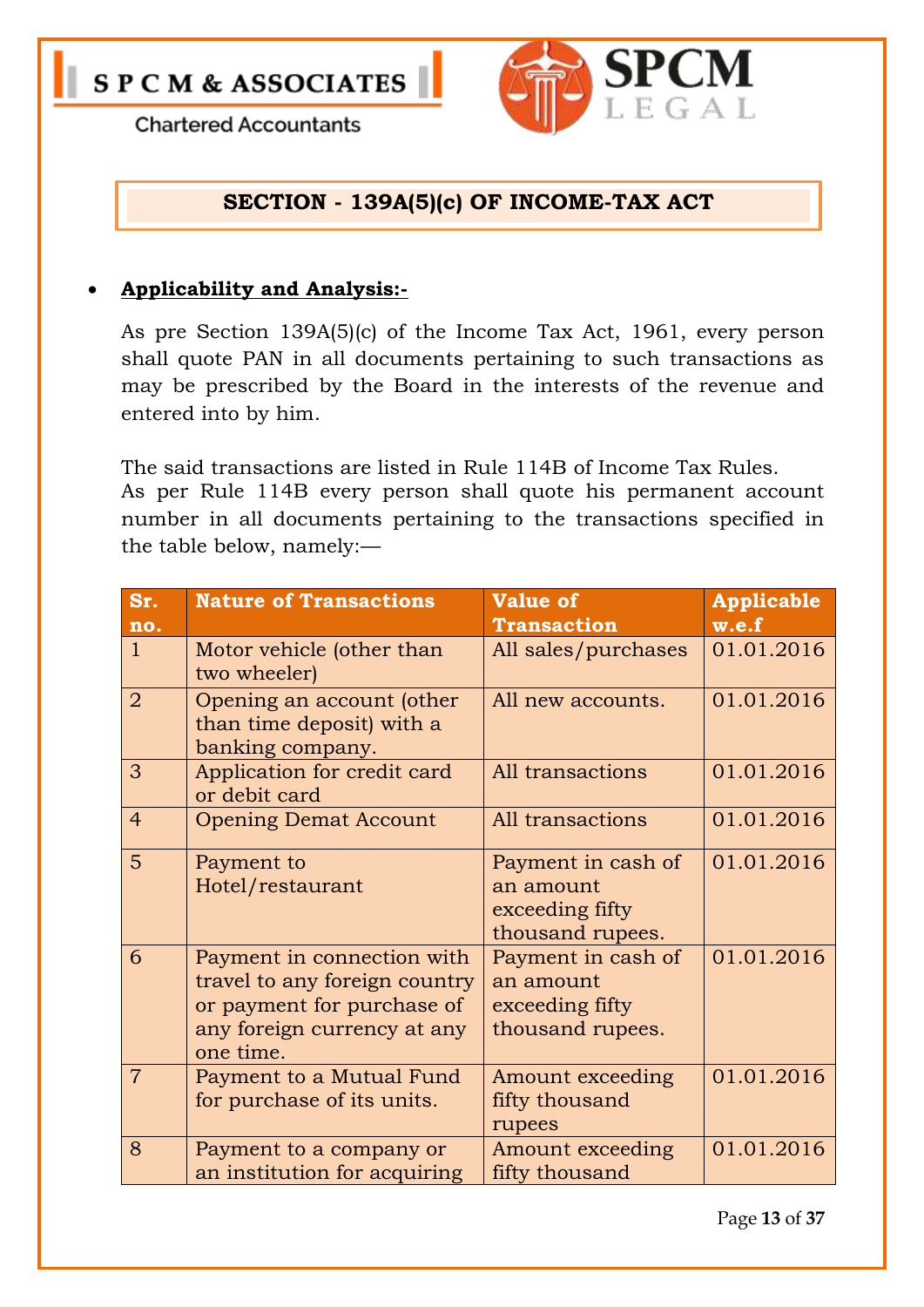

# **Chartered Accountants**

| Sr.<br>no. | <b>Nature of Transactions</b>                                                                                                                                    | <b>Value of</b><br><b>Transaction</b>                                                                                                                                             | <b>Applicable</b><br>w.e.f |
|------------|------------------------------------------------------------------------------------------------------------------------------------------------------------------|-----------------------------------------------------------------------------------------------------------------------------------------------------------------------------------|----------------------------|
|            | debentures or bonds issued<br>by it.                                                                                                                             | rupees                                                                                                                                                                            |                            |
| 9          | Payment to the RBI for<br>acquiring bonds issued by it                                                                                                           | Amount exceeding<br>fifty thousand<br>rupees                                                                                                                                      | 01.01.2016                 |
| 10         | Deposit with a banking<br>company or a co-operative<br>bank or post office                                                                                       | Deposits in cash<br>exceeding fifty<br>thousand rupees<br>during any one day                                                                                                      | 01.01.2016                 |
| 11         | Purchase of bank drafts or<br>pay orders or banker's<br>cheques from a banking<br>company or a co-operative<br>bank                                              | Payment in cash for<br>an amount<br>exceeding fifty<br>thousand rupees<br>during any one day                                                                                      | 01.01.2016                 |
| 12         | A time deposit<br>(i) with a banking company<br>or a co-operative bank<br>(ii) a Post Office<br>(iii) a Nidhi company<br>(iv) a non-banking financial<br>company | Amount exceeding<br>fifty thousand<br>rupees or<br>aggregating to more<br>than five lakh<br>rupees during a<br>financial year                                                     | 01.01.2016                 |
| 13         | Payment for one or more<br>pre-paid payment<br>instruments                                                                                                       | Payment in cash or<br>by way of a bank<br>draft or pay order or<br>banker's cheque of<br>an amount<br>aggregating to more<br>than fifty thousand<br>rupees in a financial<br>year | 01.01.2016                 |
| 14         | Payment as life insurance<br>premium to an insurer                                                                                                               | Amount aggregating<br>to more than fifty<br>thousand rupees in<br>a financial year                                                                                                | 01.01.2016                 |
| 15         | A contract for sale or<br>purchase of securities<br>(other than shares)                                                                                          | Amount exceeding<br>one lakh rupees per<br>transaction                                                                                                                            | 01.01.2016                 |
| 16         | Sale or purchase, by any<br>person, of shares of a                                                                                                               | Amount exceeding<br>one lakh rupees per                                                                                                                                           | 01.01.2016                 |

Page **14** of **37**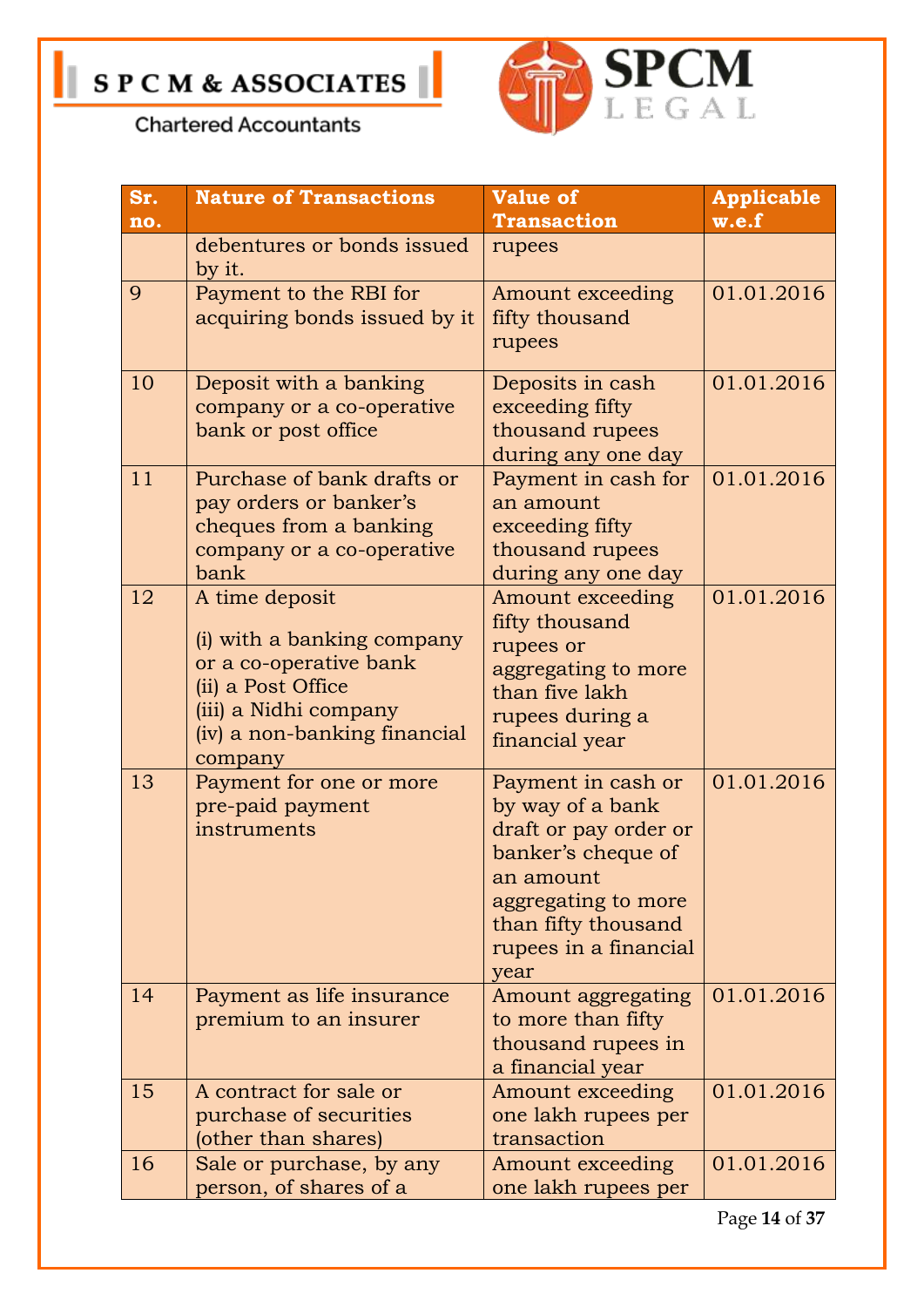



| Sr.<br>no. | <b>Nature of Transactions</b>                                                                                                                        | <b>Value of</b><br><b>Transaction</b>                                                                                                                                        | <b>Applicable</b><br>w.e.f |
|------------|------------------------------------------------------------------------------------------------------------------------------------------------------|------------------------------------------------------------------------------------------------------------------------------------------------------------------------------|----------------------------|
|            | company not listed in a<br>recognised stock exchange.                                                                                                | transaction                                                                                                                                                                  |                            |
| 17         | Sale or purchase of any<br>immovable property                                                                                                        | Amount exceeding<br>ten lakh rupees or<br>valued by stamp<br>valuation authority<br>referred to in<br>section 50C of the<br>Act at an amount<br>exceeding ten lakh<br>rupees | 01.01.2016                 |
| 18         | Sale or purchase, by any<br>person, of goods or services<br>of any nature other than<br>those specified at Sl. Nos. 1<br>to 17 of this Table, if any | Amount exceeding<br>two lakh rupees per<br>transaction                                                                                                                       | 01.10.2021                 |

With effect from 1st October 2021, in compliance with Section 139A(5)(c) of the Income Tax act that all the sellers raising an invoice of Rs. 2,00,000/- or more should mention the 10 digit PAN number (of both vendor as well as a customer) on each such invoice as a separate field.

# • **Penalty for contravention:**

Section 272B of the Act specifies the penalty for failure to comply with the provisions of [section 139A](javascript:ShowMainContent() as under:

- (1) If a person who is required to collect PAN is unable to do so, Assessing officer may impose penalty of Rs. 10,000/.
- (2) If a person who is required to quote his PAN quotes a false PAN, Assessing officer may impose penalty of Rs. 10,000/-

Assessing officer is required to give an opportunity to being heard before imposing any penalty.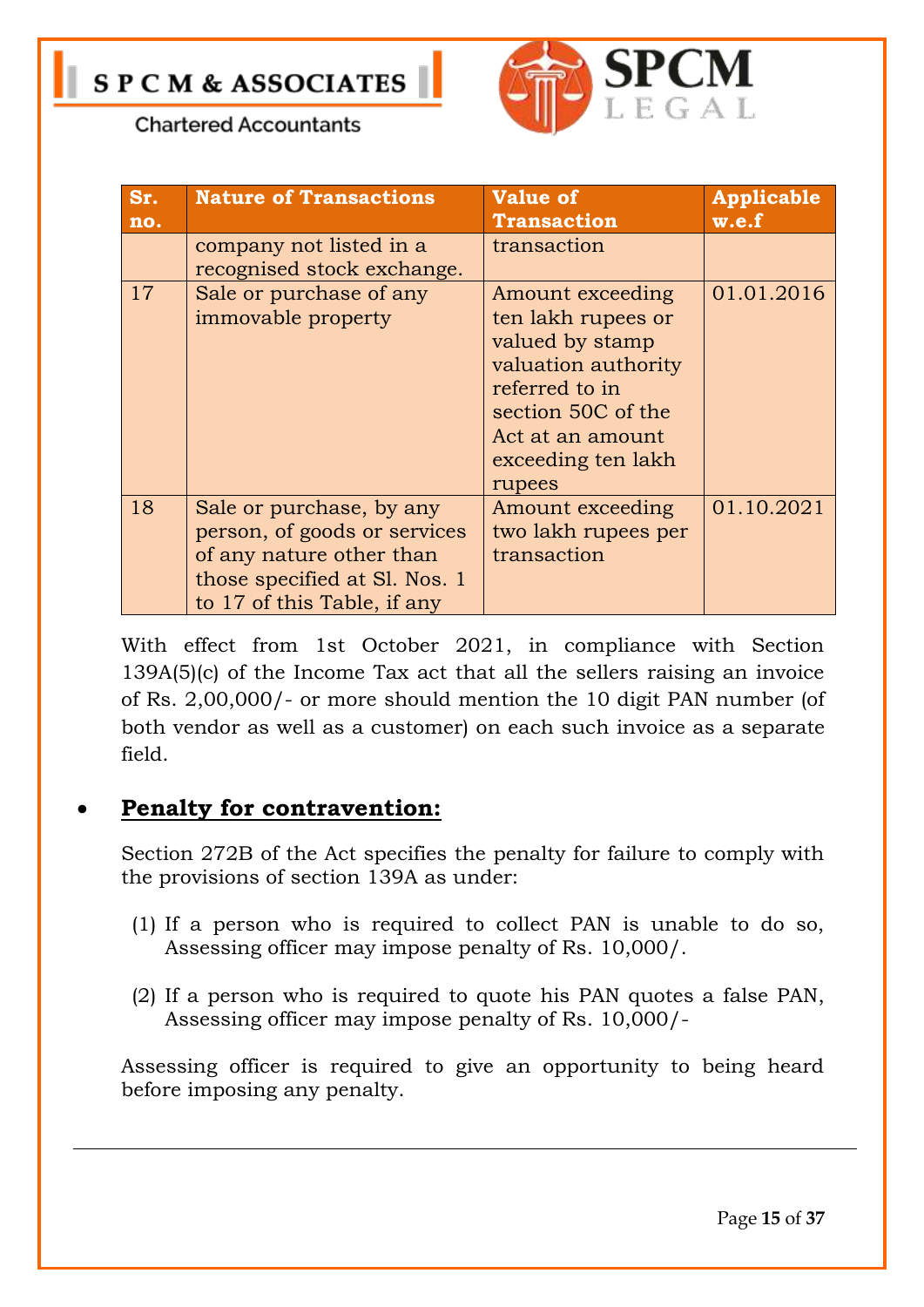

# **GST**

# **GIST OF GST NOTIFICATIONS**

| <b>NOTIFICATION</b>               | <b>DATE</b> | <b>SUBJECT</b>                                                                                   | <b>HIGHLIGHTS</b>                                                                                                                                                                                                                                                                                                                                                                                                                                                                                                                                                              |
|-----------------------------------|-------------|--------------------------------------------------------------------------------------------------|--------------------------------------------------------------------------------------------------------------------------------------------------------------------------------------------------------------------------------------------------------------------------------------------------------------------------------------------------------------------------------------------------------------------------------------------------------------------------------------------------------------------------------------------------------------------------------|
| <b>NUMBER</b>                     |             |                                                                                                  |                                                                                                                                                                                                                                                                                                                                                                                                                                                                                                                                                                                |
| $36/2021 -$<br><b>Central Tax</b> | 24-09-2021  | Seeks to amend<br>Notification<br>No.<br>03/2021<br>dated<br>23.02.2021.                         | <b>CBIC</b><br>additionally<br>notifies Persons falling<br>under sub section6A of<br>section<br>25<br>are<br>from<br>exempted<br>Aadhaar<br>Authentication                                                                                                                                                                                                                                                                                                                                                                                                                     |
| $35/2021 -$<br><b>Central Tax</b> | 24-09-2021  | Seeks<br>make<br>to<br>amendments<br>(Eighth)<br>Amendment, 2021)<br>to the CGST Rules,<br>2017. | For GSTR 1 blocking<br>now rule is updated<br>previously if for two<br>preceding months<br>GSTR 3B is not filed<br>then GSTR 1 will get<br>blocked was mentioned<br>in rule. Now it is<br>updated to for for the<br>preceding period of<br>GSTR 3B not filed then<br>GSTR 1 will get block<br><b>CBIC</b> relaxes<br>requirement for filing<br>ITC 04. It is applicable<br>from 1st Oct 2021<br>In rule 89 1A sub new<br>rule<br>added.<br><b>Now</b><br>amount CGST, SGST or<br>IGST wrongly paid for<br>intra state or inter state<br>shall be<br>refunded<br>within 2 years |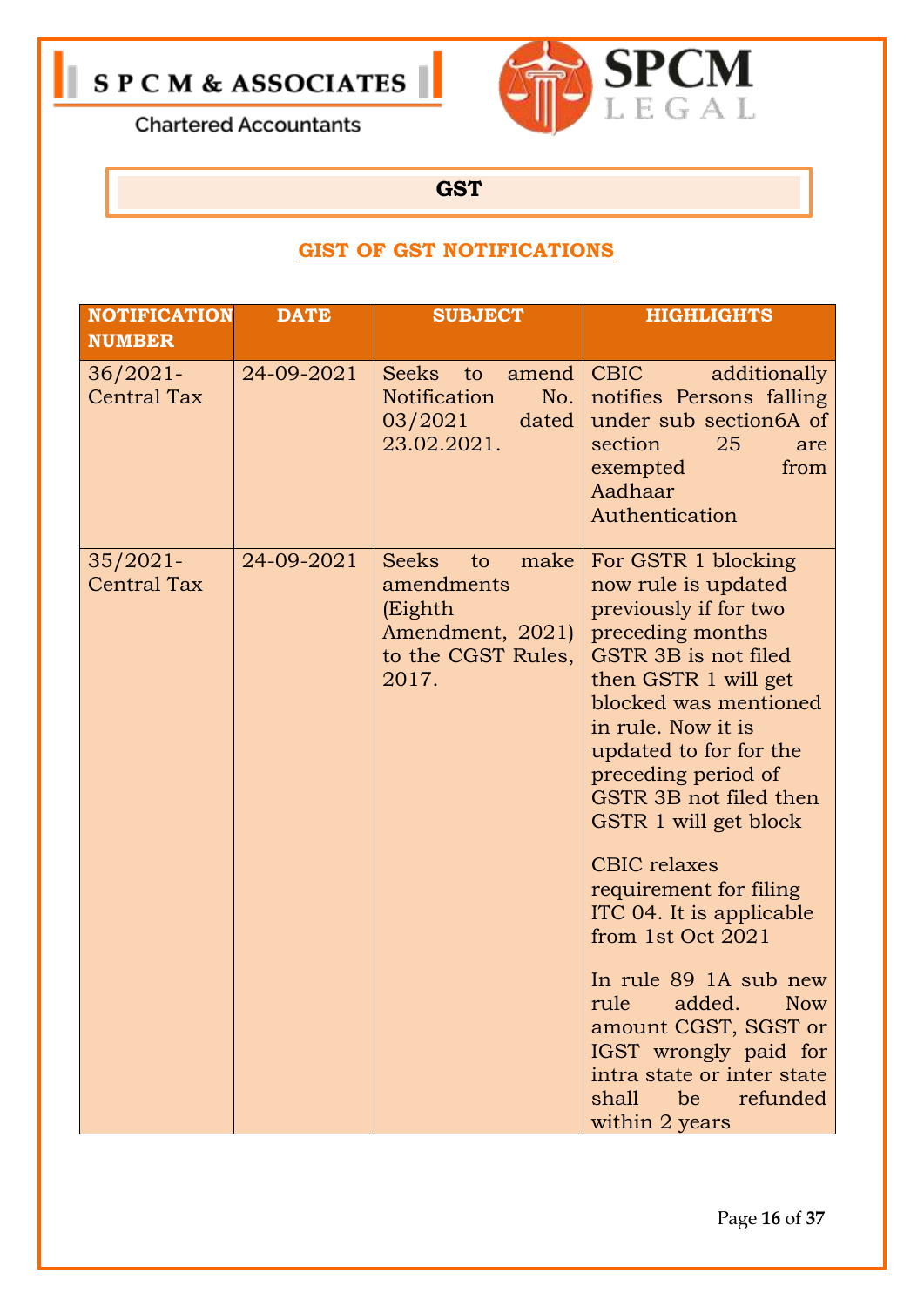

**Chartered Accountants** 

# **GIST OF GST CIRCULARS**

| <b>CIRCULAR</b><br><b>NUMBER</b> | <b>DATE OF</b><br><b>ISSUE</b> | <b>SUBJECT</b>                                                                                                                                                         | <b>CLARIFICATION</b>                                                                                                                                                                                                                                                                                                                                                                                                                                                                                                                                                                                                                                                                                                                                                                                                                                                         |
|----------------------------------|--------------------------------|------------------------------------------------------------------------------------------------------------------------------------------------------------------------|------------------------------------------------------------------------------------------------------------------------------------------------------------------------------------------------------------------------------------------------------------------------------------------------------------------------------------------------------------------------------------------------------------------------------------------------------------------------------------------------------------------------------------------------------------------------------------------------------------------------------------------------------------------------------------------------------------------------------------------------------------------------------------------------------------------------------------------------------------------------------|
| 162/18<br>/2021                  | 25-09-2021                     | Clarification<br>in respect of<br>refund of tax<br>specified<br>in<br>section $77(1)$<br>of the CGST<br>Act<br>and<br>section $19(1)$<br>of the<br><b>IGST</b><br>Act. | Clarifications in respect of refund of tax<br>specified in section $77(1)$ of the CGST<br>Act and section 19(1) of the IGST Act<br>have been issued regarding relevant<br>date for claiming for refund based on<br>new notification issued 35/2021 dated<br>24-09-2021.<br>o Now the refund can be claimed within<br>2 years from date of payment of tax in<br>correct head.<br>o If this application for claim is made<br>before of this new notification 35/2021<br>then 2 years will be calculated from<br>date of notification.<br>o And if this claim made after this<br>notification date, then 2 years will<br>counted from date of payment of tax in<br>correct head.<br>o Refund would not be available where<br>the taxpayer has made tax adjustment<br>through issuance of credit note under<br>section 34 of the CGST Act in respect<br>of the said transaction. |
| 161/17<br>/2021                  | 20-09-2021                     | Clarification<br>relating to<br>export of<br>services-<br>condition (v)<br>of section<br>$2(6)$ of the<br><b>IGST Act</b><br>2017                                      | Clarification relating to export of<br>services-condition $(v)$ of section $2(6)$ of<br>the IGST Act $2017$ –reg. Condition (v) of<br>section 2(6) Export of service not treated<br>when " (v) the supplier of service and<br>the recipient of service are<br>establishments of a distinct person in<br>accordance with Explanation 1 in<br>section 8 as an export of service.                                                                                                                                                                                                                                                                                                                                                                                                                                                                                               |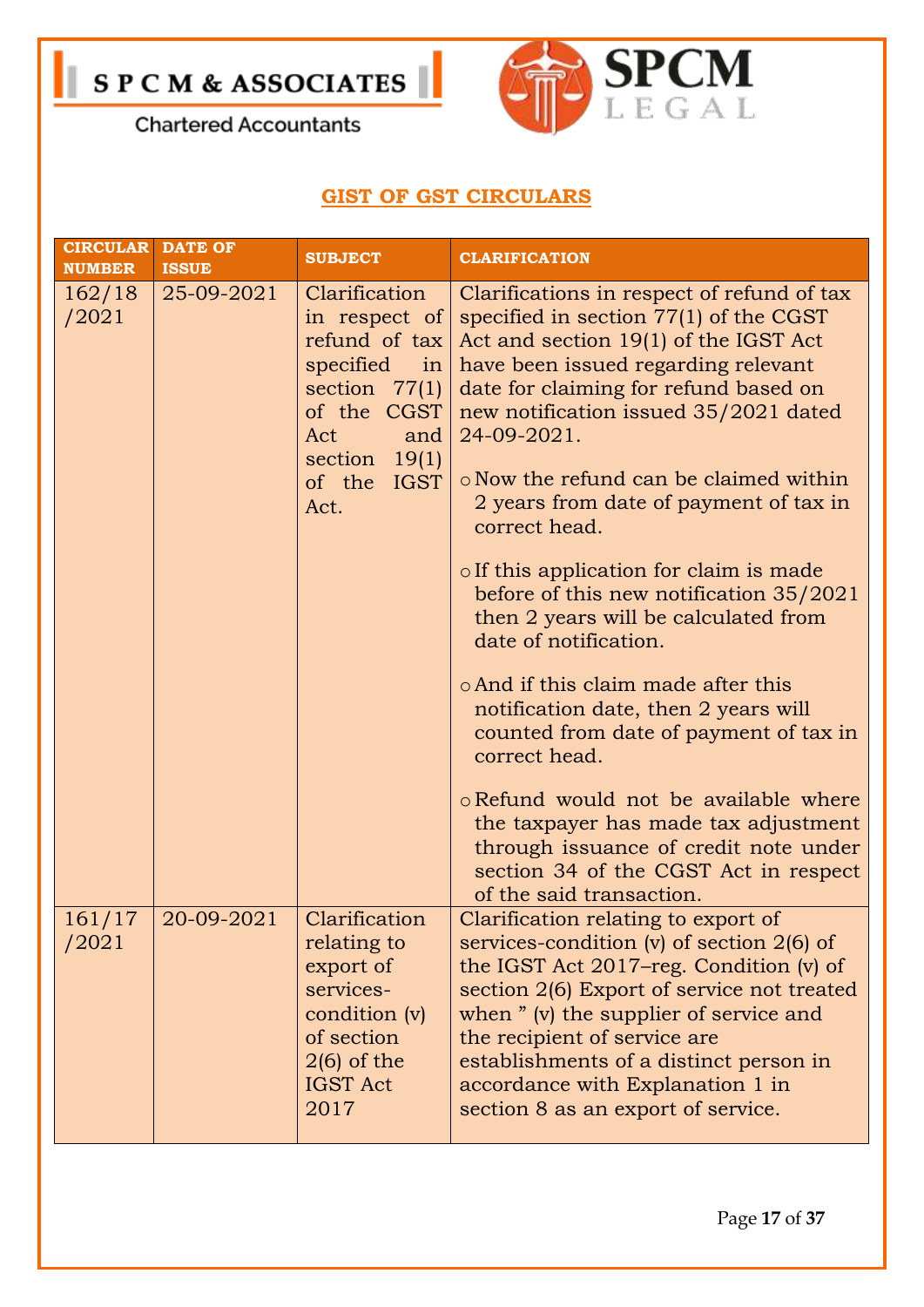

**Chartered Accountants** 

| <b>CIRCULAR</b><br><b>NUMBER</b> | <b>DATE OF</b><br><b>ISSUE</b> | <b>SUBJECT</b>                                                  | <b>CLARIFICATION</b>                                                                                                                                                                                                                                                                                                                                                                                                                                                                                                                                                                                                                                                                                                                                                                                                                                                                                                                                                                                                                                                                                                                                                                                                                                                                                                                                                                                                                                                                                                                                      |
|----------------------------------|--------------------------------|-----------------------------------------------------------------|-----------------------------------------------------------------------------------------------------------------------------------------------------------------------------------------------------------------------------------------------------------------------------------------------------------------------------------------------------------------------------------------------------------------------------------------------------------------------------------------------------------------------------------------------------------------------------------------------------------------------------------------------------------------------------------------------------------------------------------------------------------------------------------------------------------------------------------------------------------------------------------------------------------------------------------------------------------------------------------------------------------------------------------------------------------------------------------------------------------------------------------------------------------------------------------------------------------------------------------------------------------------------------------------------------------------------------------------------------------------------------------------------------------------------------------------------------------------------------------------------------------------------------------------------------------|
| 160/16<br>/2021                  | 20-09-2021                     | Clarification<br>in respect of<br>certain GST<br>related issues | Clarification in respect of certain GST<br>related issues – reg.<br>1. Clarification on debit note<br>(a) w.e.f. $01.01.2021$ , in case of debit<br>notes, date of debit note (not the date of<br>underlying invoice) shall determine the<br>relevant financial year for the purpose of<br>section 16(4) of the CGST Act.<br>(b) The facility to avail ITC on debit<br>notes in respect of amended provision<br>shall be applicable from 01.01.2021.<br>Accordingly, for availment of ITC on or<br>after 01.01.2021, in respect of debit<br>notes issued either prior to or after<br>01.01.2021, the eligibility for availment<br>of ITC will be governed by the amended<br>provision of section 16(4), whereas any<br>ITC availed prior to 01.01.2021, in<br>respect of debit notes, shall be governed<br>under the provisions of section $16(4)$ , as<br>it existed before the said amendment on<br>01.01.2021.<br>2. Regarding carrying a physical copy of<br>invoice compulsorily during movement<br>of goods in cases where suppliers have<br>issued e-invoice, It is clarified that there<br>1S<br>no<br>need to carry the physical copy of such<br>tax invoice.<br>3. It is clarified that only those goods<br>which are actually subjected to export<br>duty i.e., on which some export duty<br>has to be paid at the time of export, will<br>covered<br>under the restriction<br>be<br>imposed under section 54(3) from<br>availment of refund of accumulated ITC.<br>Goods, which are not subject to any<br>export duty and in respect of which |
|                                  |                                |                                                                 |                                                                                                                                                                                                                                                                                                                                                                                                                                                                                                                                                                                                                                                                                                                                                                                                                                                                                                                                                                                                                                                                                                                                                                                                                                                                                                                                                                                                                                                                                                                                                           |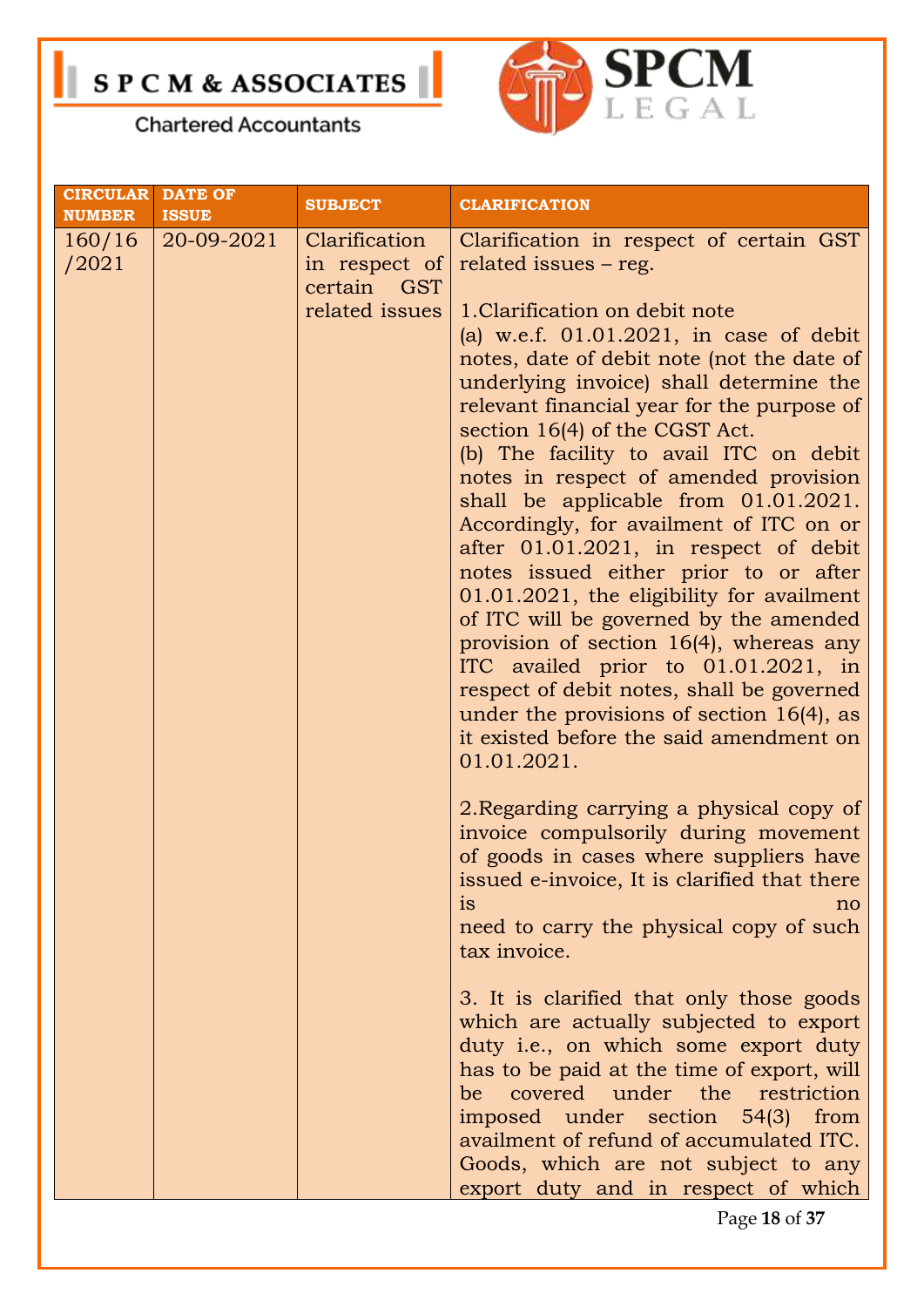

**Chartered Accountants** 

| <b>NUMBER</b>   | <b>CIRCULAR DATE OF</b><br><b>ISSUE</b> | <b>SUBJECT</b>                                                                | <b>CLARIFICATION</b>                                                                                                                                                                                                                                                                                                                                                                                                                                                                                                                                                                                                                                                                                                                                                                                                                                                                                                                                                                                                                      |
|-----------------|-----------------------------------------|-------------------------------------------------------------------------------|-------------------------------------------------------------------------------------------------------------------------------------------------------------------------------------------------------------------------------------------------------------------------------------------------------------------------------------------------------------------------------------------------------------------------------------------------------------------------------------------------------------------------------------------------------------------------------------------------------------------------------------------------------------------------------------------------------------------------------------------------------------------------------------------------------------------------------------------------------------------------------------------------------------------------------------------------------------------------------------------------------------------------------------------|
|                 |                                         |                                                                               | either NIL rate is specified in Second<br>Schedule to the Customs Tariff Act,<br>1975 or which are fully exempted from<br>payment of export duty by virtue of any<br>customs notification or which are not<br>covered under Second Schedule to the<br>Customs Tariff Act, 1975, would not be<br>covered by the restriction imposed<br>under the first proviso to section $54(3)$<br>of the CGST Act for the purpose of<br>availment of refund of accumulated ITC.                                                                                                                                                                                                                                                                                                                                                                                                                                                                                                                                                                         |
| 159/15<br>/2021 | 20-09-2021                              | Clarification<br>on doubts<br>related to<br>scope of<br>"Intermediary<br>, 22 | Circular 159 focuses on resolving the<br>issue of confusion in the definitions of<br>an intermediary with the help of<br>examples.<br>Primary requirements for intermediate<br>$s$ ervice –<br>1. Minimum three parties<br>2. Two distinct supplies: There should be<br>two distinct supplies in case of<br>provision of intermediary services;<br>(1) Main supply, between the two<br>principals, which can be a supply of<br>goods or<br>services or securities.<br>(2) An Ancillary supply, which is the<br>service of facilitating or arranging the<br>main supply<br>between the two principals. This<br>ancillary supply is the supply of<br>intermediary service,<br>and is clearly identifiable, and<br>distinguished from the main supply.<br>A person involved in supply of main<br>supply on principal to principal basis to<br>another person cannot be considered as<br>a supplier of intermediary service.<br>3. Intermediary service provider to have<br>the character of an agent, broker or any<br>other similar person. |

Page **19** of **37**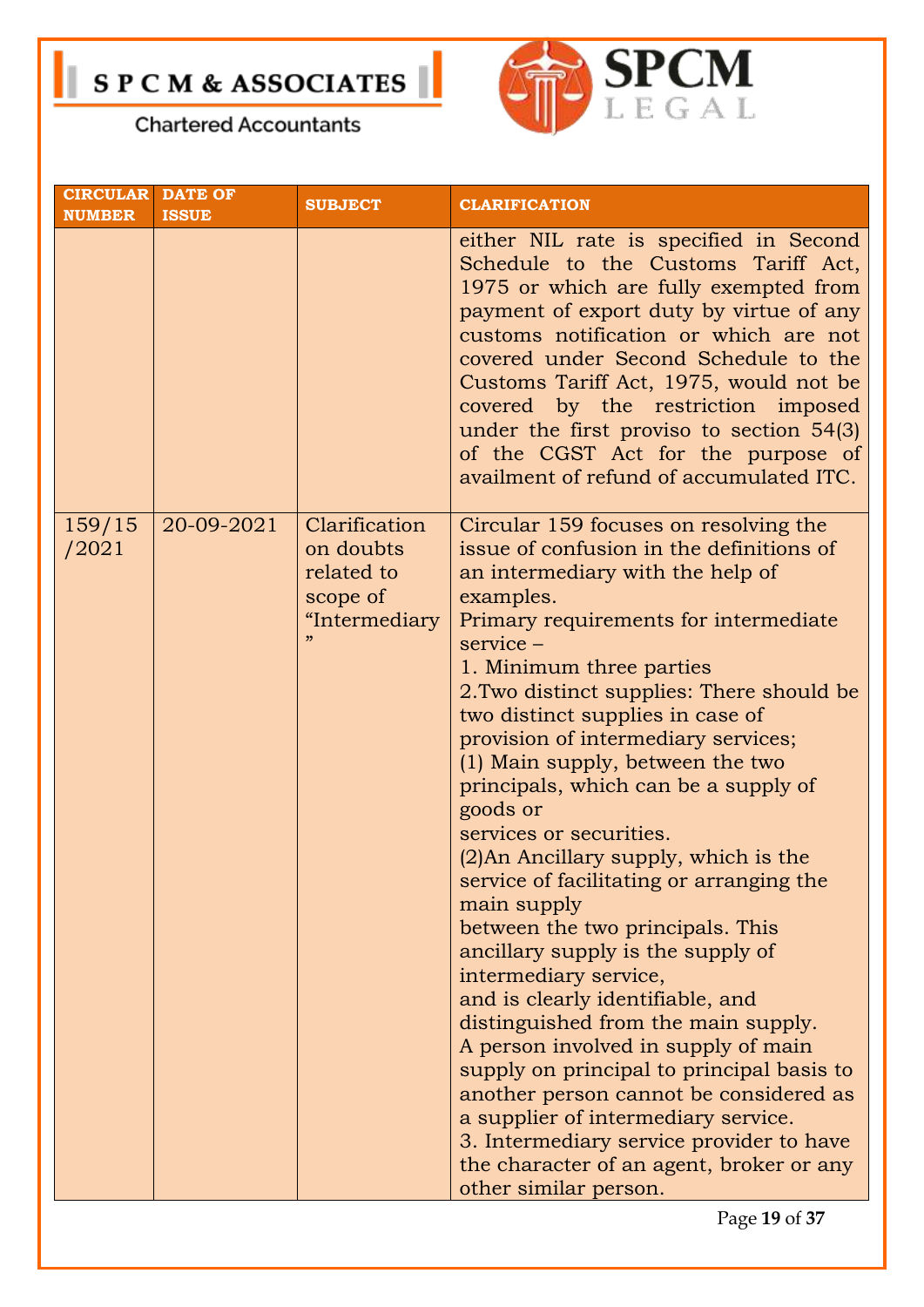

**Chartered Accountants** 

| <b>CIRCULAR</b><br><b>NUMBER</b> | <b>DATE OF</b><br><b>ISSUE</b> | <b>SUBJECT</b>                                                                                                                                                                                                      | <b>CLARIFICATION</b>                                                                                                                                                                                                                                                                                                                                                                                                                                                                                                                                                                                                                           |
|----------------------------------|--------------------------------|---------------------------------------------------------------------------------------------------------------------------------------------------------------------------------------------------------------------|------------------------------------------------------------------------------------------------------------------------------------------------------------------------------------------------------------------------------------------------------------------------------------------------------------------------------------------------------------------------------------------------------------------------------------------------------------------------------------------------------------------------------------------------------------------------------------------------------------------------------------------------|
|                                  |                                |                                                                                                                                                                                                                     | 4. Does not include a person who<br>supplies such goods or services or both<br>or securities on his own account.<br>5 Sub-contracting for a service is not an<br>intermediary service.<br>6 The specific provision of place of<br>supply of 'intermediary services' under<br>section 13 of the IGST Act shall be<br>invoked only when either the location of<br>supplier of intermediary services or<br>location of the recipient of intermediary<br>services is outside India                                                                                                                                                                 |
| 158/14<br>/2021                  | 06-09-2021                     | <b>CBIC</b> issues<br>clarification<br>regarding<br>extension of<br>time limit to<br>apply for<br>revocation of<br>cancellation<br><sub>of</sub><br>registration<br>in view of<br><b>Notification</b><br>No. 34/202 | The GST Portal is now accepting<br>applications for revocation of cancelled<br>GST Registration. As per notification no.<br>34/2021-CGST dated 29th Aug 2021,<br>the Central Board of Indirect Taxes and<br>Customs (CBIC) notified the extension of<br>the due date to September 30, 2021 for<br>filing an application for revocation of<br>cancellation of registration where the<br>due date falls between March 1, 2020 to<br>August 31, 2021. The extension would<br>be applicable only in those cases where<br>registrations have been cancelled under<br>clause (b) or clause (c) of sub-section $(2)$<br>of section 29 of the CGST Act |

*"Stop being afraid of what could go wrong and think of what could go right."*

*"Falling down is an accident, staying down is a choice."*

Page **20** of **37**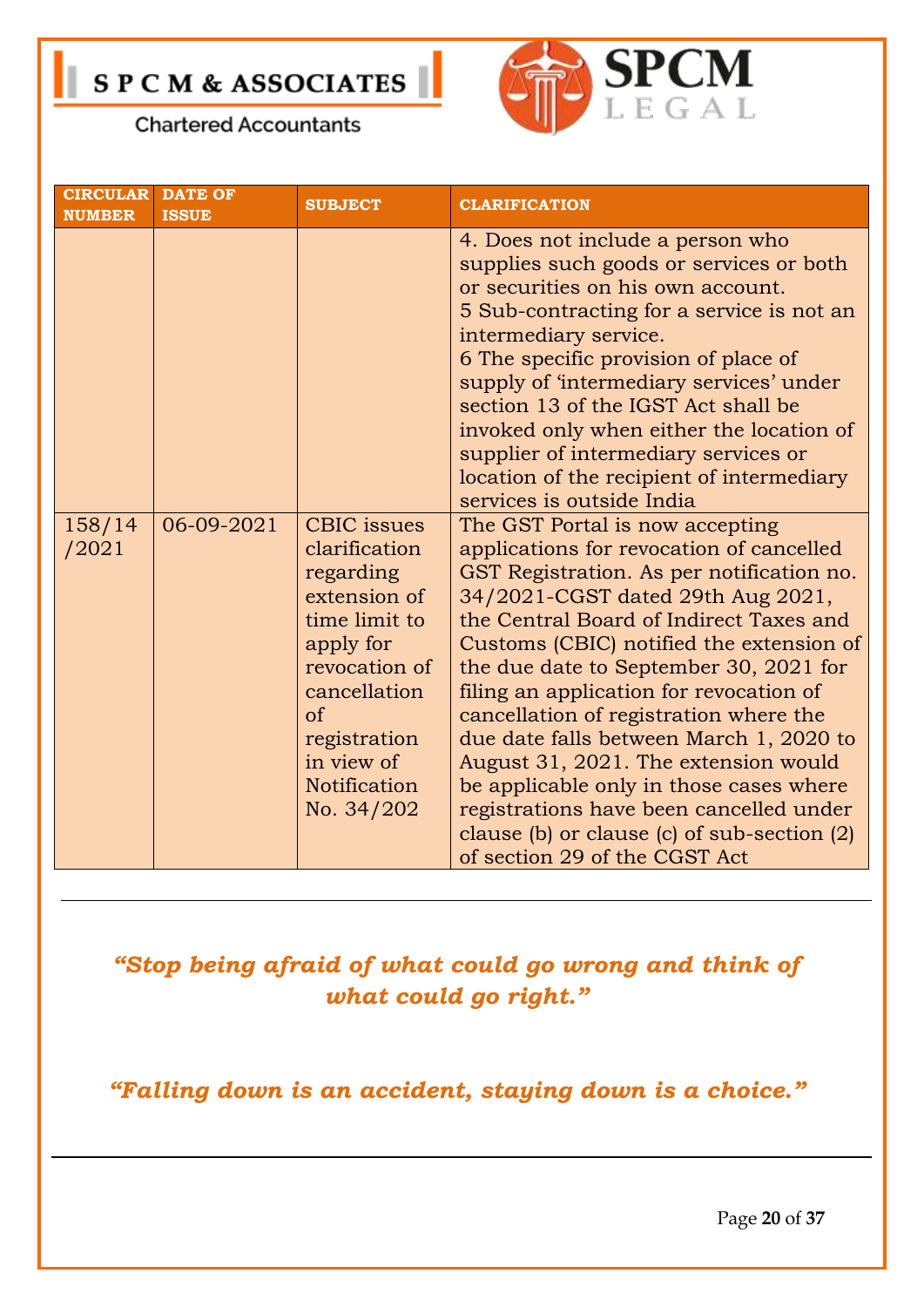

**Chartered Accountants** 

# **GST UPDATES**

**1. CBIC issues clarification on Extension of Time Limit to apply for Revocation of Cancellation of GST Registration:**

The GST Portal is now accepting applications for revocation of cancelled GST Registration. As per notification no. 34/2021-CGST dated 29th Aug 2021, the Central Board of Indirect Taxes and Customs (CBIC) notified the extension of the due date to September 30, 2021 for filing an application for revocation of cancellation of registration where the due date falls between March 1, 2020 to August 31, 2021. The extension would be applicable only in those cases where registrations have been cancelled under clause (b) or clause (c) of sub-section (2) of section 29 of the CGST Act.

**2. IGST on goods re-imported after being exported for repairs: (Circular No. 16/2021-Customs; Dated 19th July 2021) :**

Integrated tax and Compensation cess shall be leviable on goods reimported after being exported for repairs at a value. The fair cost of repairs carried out including cost of materials used in repairs (whether such costs are actually incurred or not), insurance and freight charges, both ways.

# **3. CBIC reminds GST Taxpayers, E-Commerce Operators who Deduct TDS to file GSTR-7 or GSTR-8 Return for Aug, 2021:**

- **a.** The Central Board of Indirect Taxes and Customs reminded the GST Taxpayers and ECommerce Operators who Deduct TDS to file GSTR-7 and GSTR-8 return respectively for August, 2021 by September 10, 2021. GSTR-7 is a monthly return to be filed by the persons required to deduct Tax Deducted at Source (TDS) under the Goods and Services Tax (GST).
- **b.** GSTR-8 is a monthly return to be filed by e-commerce operators registered under the GST.
- **c.** If the GST return is not filed on time, then a penalty of Rs.100 under CGST and Rs.100 under SGST shall be levied, and the total will be Rs.200 per day. However, the maximum late fee should not exceed Rs 5,000. There is no late fee on IGST in case of delayed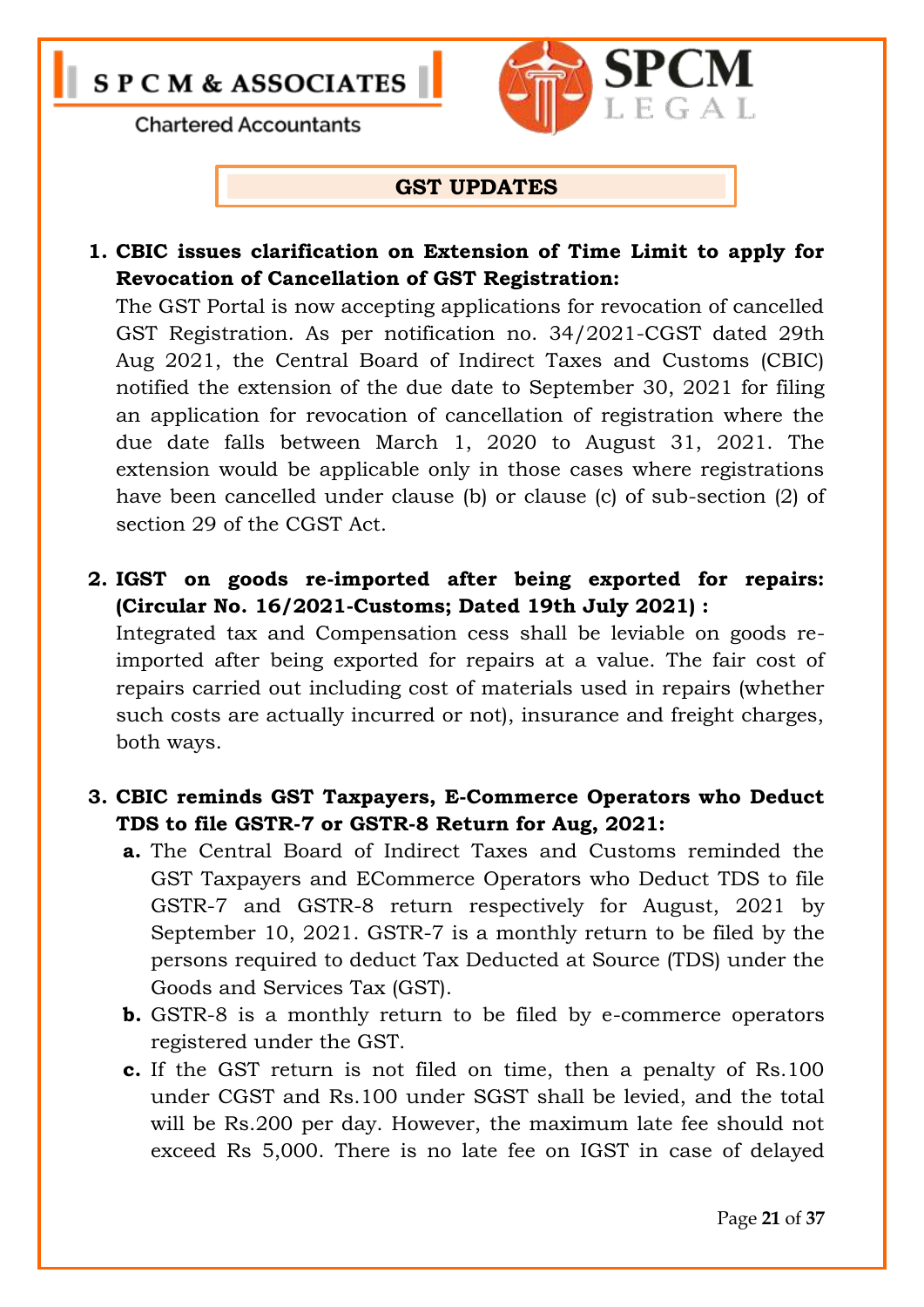

filing. Along with late fees, interest has to be paid at 18% per annum.

# **4. CBIC issues Advisory for Generation of E-Way Bill where the Principal Supply is Supply of Services:**

The CBIC has issued Advisory for Generation of E-Way Bill where the Principal Supply is Supply of Services. The taxpayers are advised as below:

- i. Rule 138 of CGST Rules, 2017, inter alia, states "Information to be furnished prior to commencement of movement of goods and generation of e-way bill.-(1) every registered person who causes movement of goods of consignment value exceeding fifty thousand rupees…." Thus, E way bill is required to be generated for the movement of Goods.
- ii. Therefore, in cases where the principal supply is purely a supply of service and involving no movement of goods, the e-way bill is not required to be generated. However, in cases where along with the principal supply of service, movement of some goods is also involved, an e-way bill may be generated. Such situations may arise in cases of supply of services like printing services, works contract services, catering services, pandal or shamiana services, etc. In such cases, the e-way bills may be generated by entering the details of the HSN code of the goods, along with the SAC (Service Accounting Code) of the services involved.

# **5. Precaution to be taken before filling of the September-2021 GSTR-1 monthly & quarterly returns & GSTR-3B return: a. Avail pending ITCp**

It is the last chance for availing the pending ITC for the financial year 2020-21 as the taxpayers file GSTR-3B for the Sep'21 return period in October 2021. The entire reconciliation process for the year 2020-21, matching the invoices between GSTR-2A and your purchase book must be completed.

### **b. ITC claim on earlier reversal**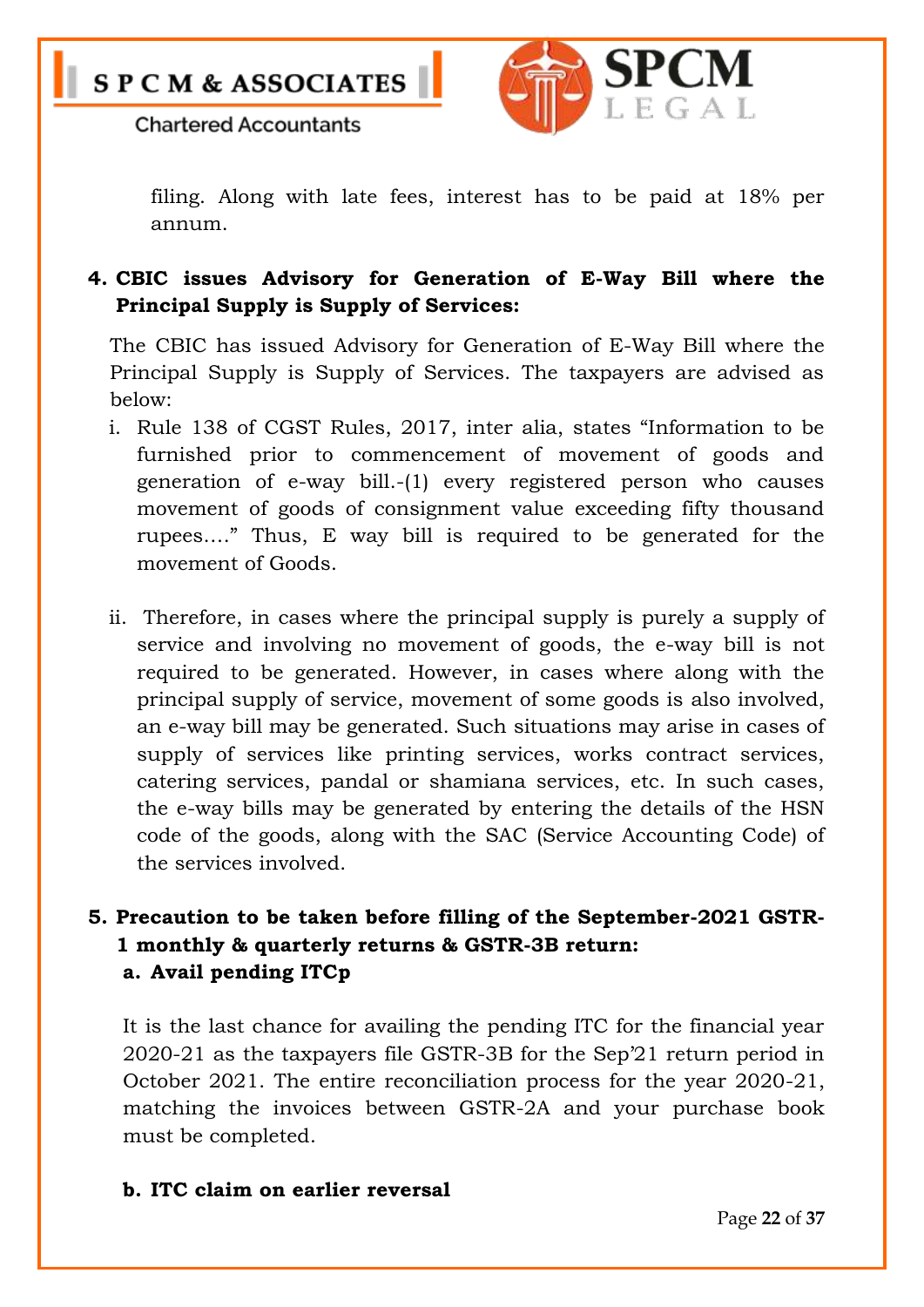

If GST credit has been reversed during the year on account of payment not made to suppliers within 180 days. The taxpayer can again claim the ITC after payment to the supplier which has been already reversed on non-payment. It is important to check the books of accounts for any such entry on which ITC can be claimed.

# **c. Checking credit for Reverse Charge**

It is important to cross-check your books of account to confirm if you have paid GST under RCM for proper transactions at the appropriate rate and claimed the ITC for the same in the Financial Year 2020-21.

# **d. Cross-checking purchase bills with GSTR-2A**

During the course of the year, there are multiple missed purchases or no invoice purchases, lost invoices etc. It is important to cross-check the purchases with the available GSTR 2A in order to get the audit right.

# **e. Sale reversed after GST Paid**

If the goods are rejected after a few days of the sale and the taxpayer has already paid the GST due on the sale, such differences also need to be pointed out. Reconciliation of GSTR-2A with the taxpayer's books of accounts is necessary to claim ITC on the basis of Debit Note issued by the party.

# **f. GST reversal on purchases**

If a taxpayer has rejected a part of goods purchased to the supplier and has issued a debit note, such entries are also important to take into account while reviewing the yearly books of account. If the supplier has not accepted the debit note, the taxpayer can reverse the entry to claim the GST ITC paid.

# **g. Collect ITC on Bank charges & claim of ITC on small expenses:**

Bank charges like processing fees and unit inspection charges also need to be claimed timely. Cash Credit accounts with banks have to pay 'processing charges' for renewal of C/C limits and also have to pay unit inspection charges which are directly debited to their C/C accounts by banks. Taxpayers can collect ITC on such transactions.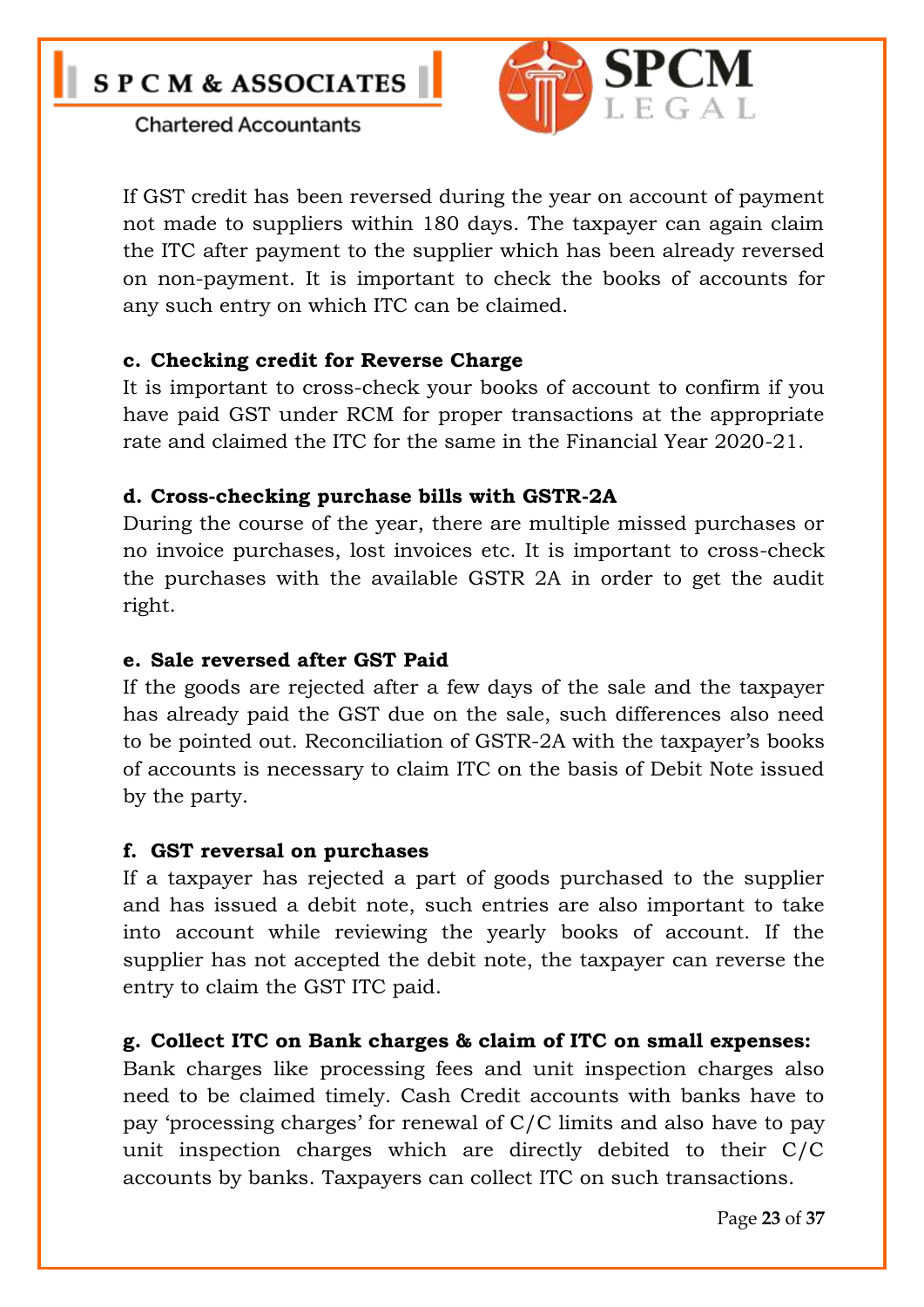

Purchase of small expenses If the bills are in the name of your business and have the business address mentioned then you can claim ITC on the same.

# **h. ITC on Job-work charges**

If a taxpayer has taken any job work done via out-sourcing it to small vendors and they have provided GST invoices, then the taxpayer must claim the relevant ITC. Also, the taxpayers must check up on all the changes introduced in the new GST Return – GSTR 2B also. Thus there are a lot of things to take care of before filing September 2021 GST returns.

# **i. ITC reversal proportionate to exempted supply:**

If a taxpayer has claimed any ITC common service or specific service pertain to exempted supply. As per formula given in the gst rule for that, so accordingly tax payer has to be reversed the ITC as applicable.

# **6. Dynamic QR Code is mandatory on B2C invoices for turnover above 500 crores:**

Dynamic QR Code is mandatory on B2C invoices for turnover above 500 crores. Otherwise penalty would be levied from 01st December 2020. The exemption from this compliance was extended from 01.12.2020 till 30.09.2021 which has expired now. So now company having turnover in excess Rs.500 crore is mandatory dynamic QR code for the B2C invoices.

# **7. New Tool for E-invoice Preparation: GePP On Line Application Available in `Beta Version:**

"GST e-Invoice Preparing and Printing" is an online application for GST Invoice Entry, generation of IRN and printing of invoice. The application can be used on a mobile device and also in offline mode. The application is designed to enable the users to enter invoice details using simple forms and generate IRN on click of a button. The seamless integration of GePP-On with e-Invoice portal will help the taxpayers having few invoices to register, in generating IRN without API Integration or using bulk upload option in the portal.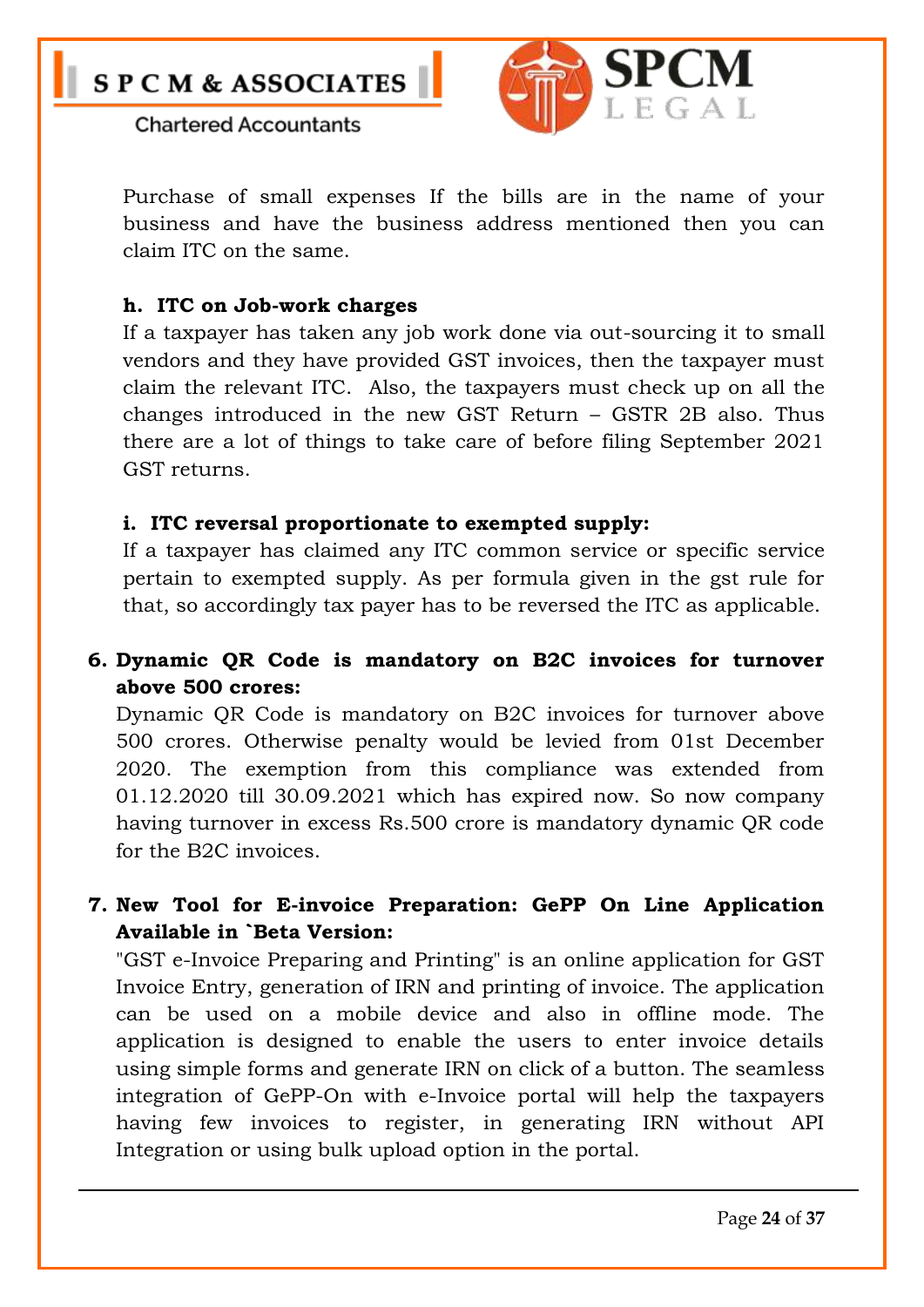

# **GST AMENDMENTS w.e.f 1.10.2021**

On the basis of the discussions in 45th GST Council meeting held on September 17, 2021, decisions regarding GST Rate Change CBIC issued various notifications which have been effective from 01.10.2021. We have summarized the major changes which are going to **effective from 01.10.2021** as under:

# **1. Notification No. 06/2021, CT (Rate) issued on 30th September 2021, effective from 1st October 2021.**

- 1. Composite supply of Works contract services by way of construction, erection, commissioning, installation, completion, fitting out, repair, maintenance, renovation, or alteration shall attract GST@ 12% if the services are provided to the charitable trusts registered u/s 12AB of Income Tax Act, 1962. Earlier, onIy charitable trusts registered u/s 12AA of Income Tax Act, 1962 were covered.
- 2. Job work in relation to manufacture of alcoholic liquor will now attract GST@ 18%.
- 3. Services in relation to use or transfer of Intellectual Property rights shall attract GST  $@18\%$ . Earlier some services were covered  $@12\%$ which has been omitted.
- 4. Services by way of Printing of journals, periodicals, newspaper and books were earlier subject to GST@ 12% but the same will now attract GST @18%.
- 5. Admission to sporting events like Indian Premiere League or a casino/race club or any place having casinos or race clubs will now attract GST @28%.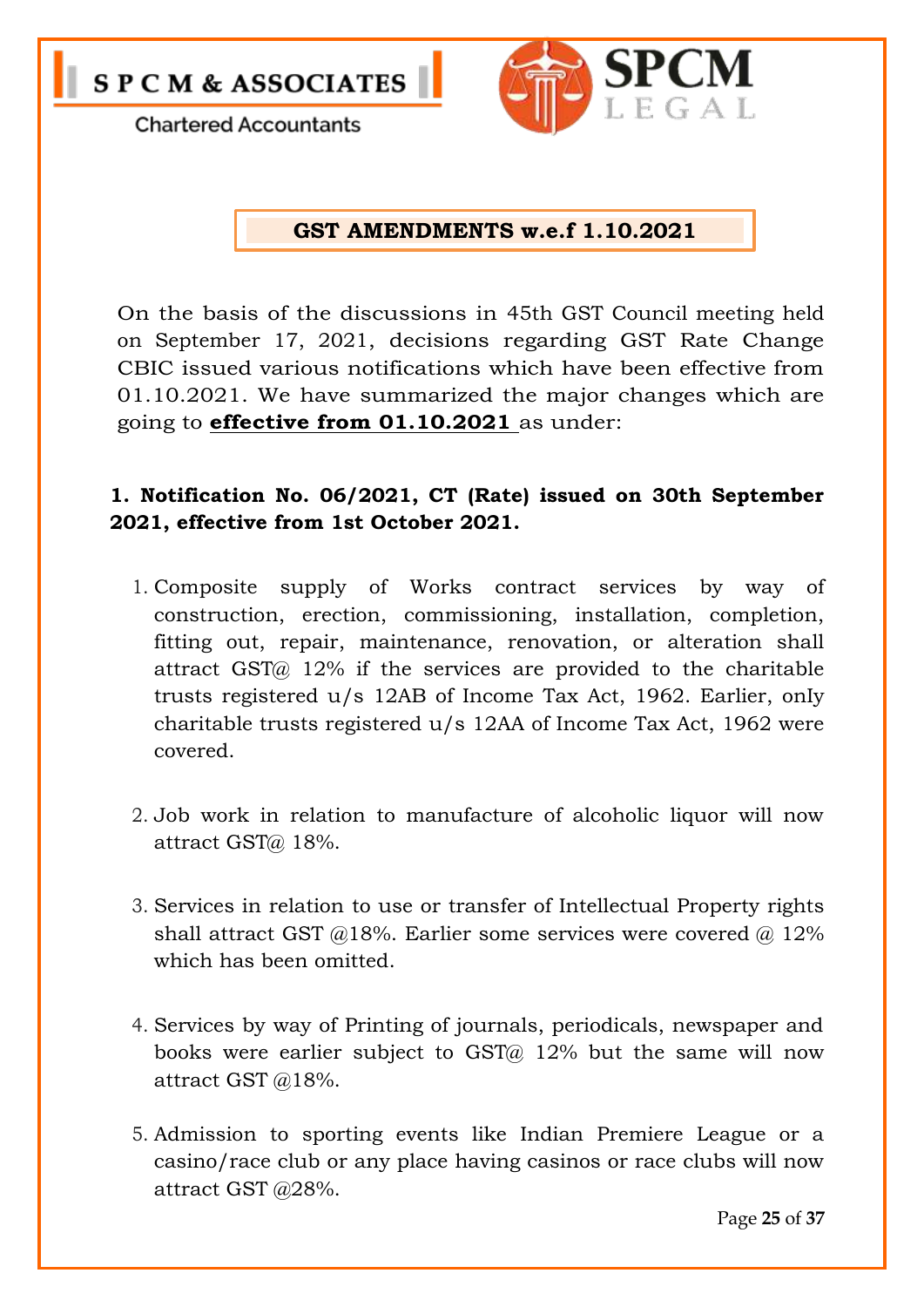

6. Fresh HSN 996541 has been added covering Multimodal Transport of goods from a place in India to another place in India

# **2. Notification No. 07/2021 issued on 30th September 2021, effective from 1st October 2021.**

- 1.Services by way of charitable activities carried out by trusts registered under Sec 12AB of Income Tax Act, 1962 are now included exempt from GST. Earlier only charitable trusts registered u/s 12AA of Income Tax, 1962 were covered.
- 2.All sort of services provided by and to FIFA and its subsidiaries related to FIFA U-17 Women's World Cup 2020 hosted in India shall be exempt from GST.
- 3.Services provided by and to Asian Football Confederation (AFC) and its subsidiaries directly or indirectly related to any of the events under AFC Women's Asia Cup 2022 to be hosted in India shall be exempt from GST. Additionally, admission to events organised by AFC shall also be exempt from GST.
- 4.Services of granting national permit to a goods carriage shall be exempt from GST.
- 5.Services by way of leasing of assets by Indian Railways Finance Corporation to Indian Railways is now removed from exemption list and GST will be levied on such services.
- 6. Training services by CG/SG/UT to any person for which at least 75% of the expenditure is borne by such CG/ SG/UT shall be exempt from GST. Earlier, training services by CG/SG/UT were exempt only where the entire expenditure was borne by such CG/SG/UT.
- 7.Services by way of transportation of goods by air or vessel from custom station in India to a place outside India shall be exempt till September 2022.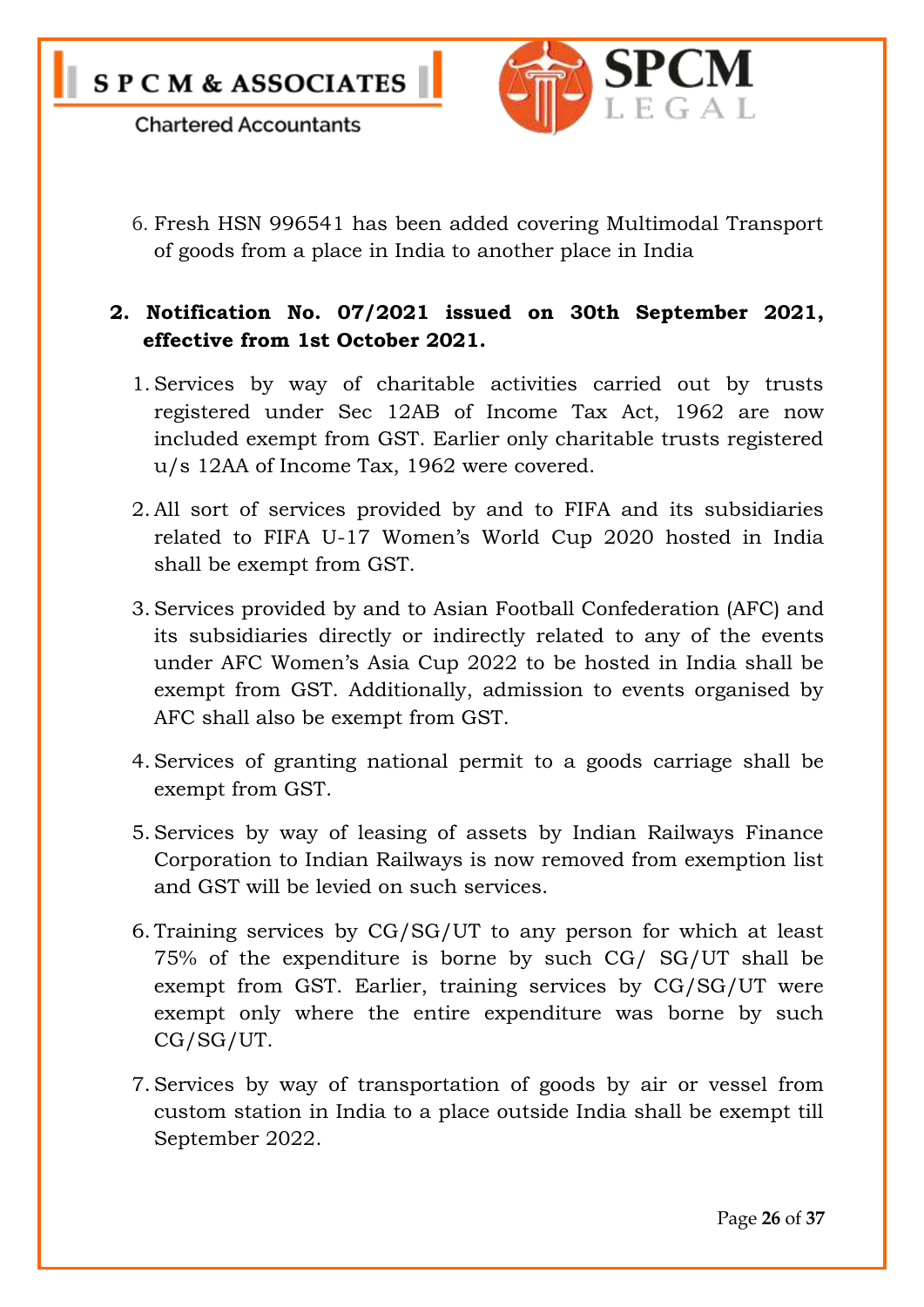

# **3. Notification No. 08/2021, CT (Rate) issued on 30th September 2021, effective from 1st October 2021**

| S.             | <b>Description</b>                                                                                                                                                           | <b>Old Rate</b> | <b>New</b> |
|----------------|------------------------------------------------------------------------------------------------------------------------------------------------------------------------------|-----------------|------------|
| No.            |                                                                                                                                                                              |                 |            |
| $\mathbf{1}$   | Retro fitment kits for vehicles used<br>by the disabled                                                                                                                      | <b>NIL</b>      | 5%         |
| $\overline{2}$ | Tamarind seeds meant for any use<br>other than sowing                                                                                                                        | <b>NIL</b>      | 5%         |
| 3              | Medicine Keytruda for treatment of<br>cancer                                                                                                                                 | 12%             | 5%         |
| $\overline{4}$ | Biodiesel supplied to OMCs for<br>blending with Diesel                                                                                                                       | 12%             | 5%         |
| 5 <sup>5</sup> | Iron ores and concentrates,<br>including roasted iron pyrites.                                                                                                               | 5%              | 18%        |
| 6              | Manganese ores and concentrates,<br>including ferruginous manganese<br>ores and concentrates with a<br>manganese content of 20% or<br>more, calculated on the dry<br>weight. | 5%              | 12%        |
| $\overline{7}$ | Copper ores and concentrates.                                                                                                                                                | 5%              | 18%        |
| 8              | Nickel ores and concentrates.                                                                                                                                                | 5%              | 18%        |
| 9              | Cobalt ores and concentrates                                                                                                                                                 | 5%              | 18%        |
| 10             | Aluminum ores and concentrates.                                                                                                                                              | 5%              | 18%        |
| 11             | Lead ores and concentrates.                                                                                                                                                  | 5%              | 18%        |
| 12             | Zinc ores and concentrates.                                                                                                                                                  | 5%              | 18%        |
| 13             | Tin ores and concentrates.                                                                                                                                                   | 5%              | 18%        |
| 14             | Chromium ores and concentrates                                                                                                                                               | 5%              | 18%        |
| 15             | Following renewable energy<br>devices and parts for their<br>manufacture:-                                                                                                   | 5%              | 12%        |
|                | (a) Bio-gas plant;                                                                                                                                                           |                 |            |
|                | (b) Solar power based devices;                                                                                                                                               |                 |            |
|                | (c) Solar power generator;                                                                                                                                                   |                 |            |
|                | (d) Wind mills, Wind Operated<br>Electricity Generator (WOEG);                                                                                                               |                 |            |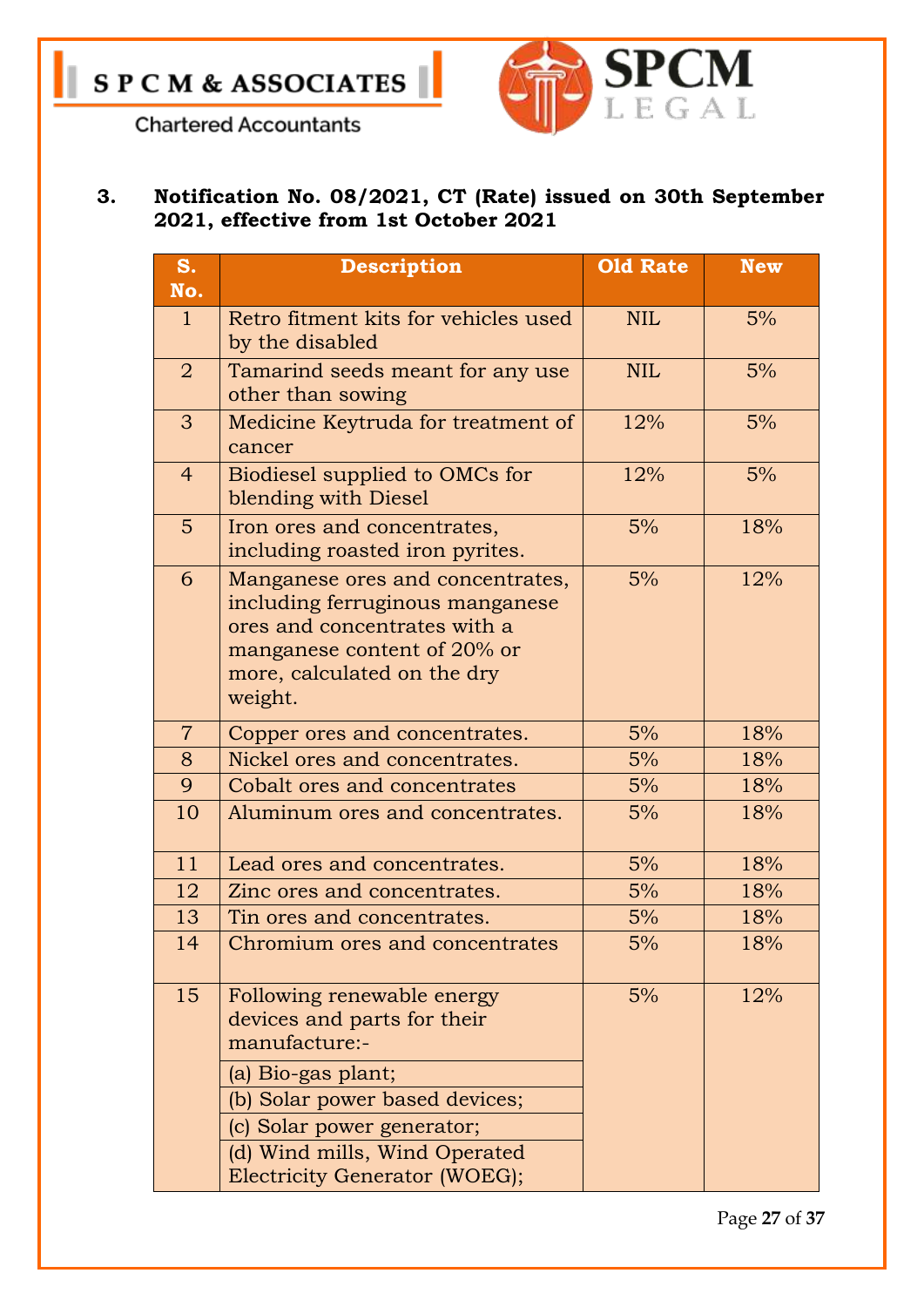

**Chartered Accountants** 

| S.<br>No. | <b>Description</b>                                                                                                                                                                                                                                                                                                                                                                                                                                                                                                                                                                                                                                                                                                                                                                                                                                                                                          | <b>Old Rate</b> | <b>New</b> |
|-----------|-------------------------------------------------------------------------------------------------------------------------------------------------------------------------------------------------------------------------------------------------------------------------------------------------------------------------------------------------------------------------------------------------------------------------------------------------------------------------------------------------------------------------------------------------------------------------------------------------------------------------------------------------------------------------------------------------------------------------------------------------------------------------------------------------------------------------------------------------------------------------------------------------------------|-----------------|------------|
|           | (e) Waste to energy plants /<br>devices;<br>(f) Solar lantern / solar lamp;<br>(g) Ocean waves/tidal waves<br>energy devices/plants;<br>(h) Photo voltaic cells, whether or<br>not assembled in modules or made<br>up into panels.<br>Explanation: If the goods<br>specified in this entry are<br>supplied, by a supplier, along with<br>supplies of other goods and<br>services, one of which being a<br>taxable service specified in the<br>entry at S. No. 38 of the Table<br>mentioned in the notification No.<br>11/2017-Central Tax (Rate), dated<br>28th June, 2017 [G.S.R. 690(E)],<br>the value of supply of goods for the<br>purposes of this entry shall be<br>deemed as seventy percent of the<br>gross consideration charged for all<br>such supplies, and the remaining<br>thirty percent of the gross<br>consideration charged shall be<br>deemed as value of the said<br>taxable service."; |                 |            |
| 16        | Cartons, boxes, cases, bags and<br>other packing containers, of paper,<br>paperboard, cellulose wadding or<br>webs of cellulose fibres; box files,<br>letter trays, and similar articles, of<br>paper or paperboard of a kind<br>used in offices, shops or the like                                                                                                                                                                                                                                                                                                                                                                                                                                                                                                                                                                                                                                         | 12%/18%         | 18%        |
| 17        | Waste, Parings and Scrap, of<br>Plastics                                                                                                                                                                                                                                                                                                                                                                                                                                                                                                                                                                                                                                                                                                                                                                                                                                                                    | 5%              | 18%        |

Page **28** of **37**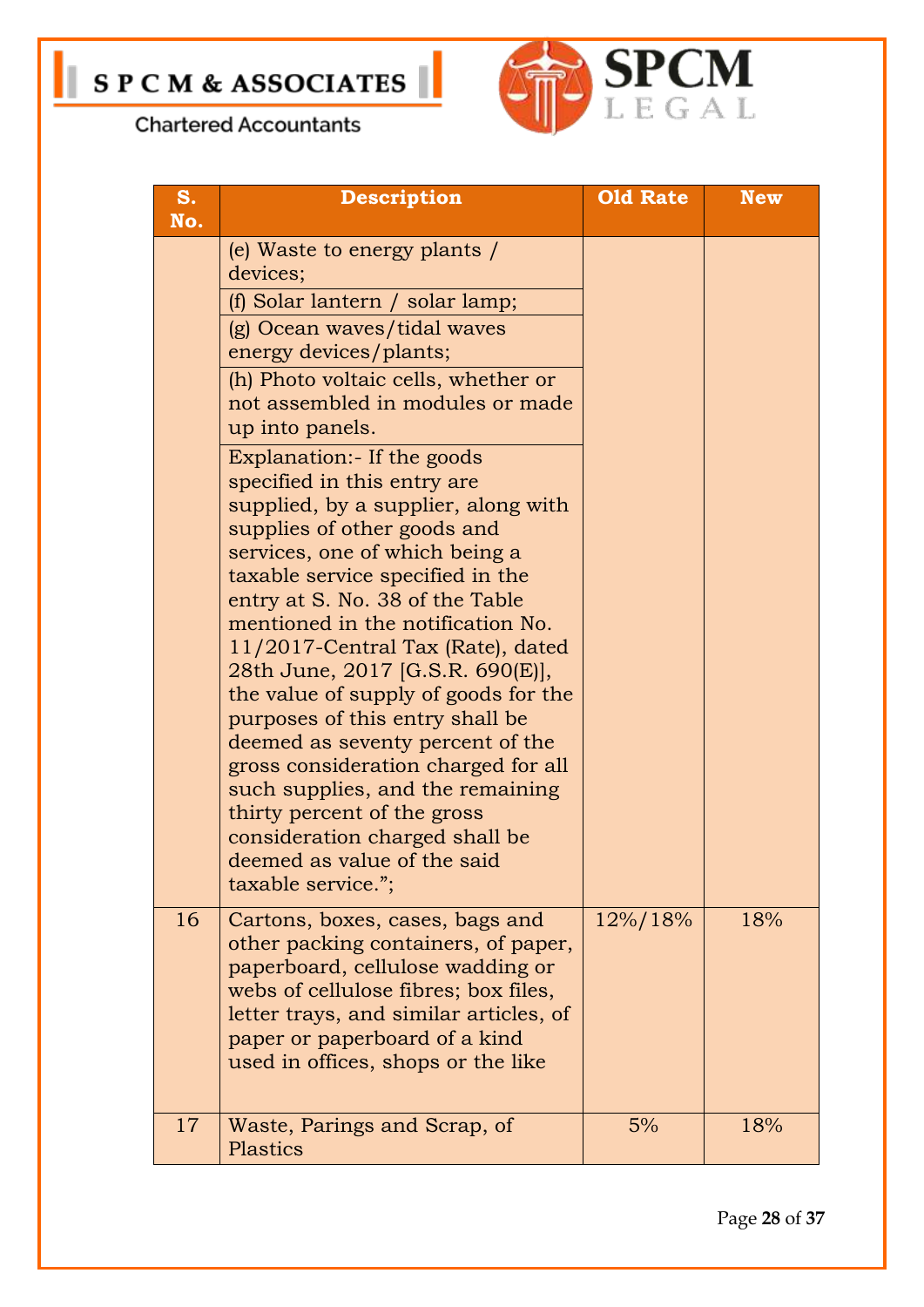

| S.<br>No. | <b>Description</b>                                                                                                                                                                                                                                                                                                                            | <b>Old Rate</b> | <b>New</b> |
|-----------|-----------------------------------------------------------------------------------------------------------------------------------------------------------------------------------------------------------------------------------------------------------------------------------------------------------------------------------------------|-----------------|------------|
| 18        | Plans and drawings for<br>architectural, engineering,<br>industrial, commercial,<br>topographical or similar purposes,<br>being originals drawn by hand;<br>hand-written texts; photographic<br>reproductions on sensitized paper<br>and carbon copies of the foregoing                                                                       | 12%             | 18%        |
| 19        | Unused postage, revenue or<br>similar stamps of current or new<br>issue in the country in which they<br>have, or will have, a recognized<br>face value; stamp-impressed<br>paper; banknotes; cheque forms;<br>stock, share or bond certificates<br>and similar documents of title<br>(other than Duty Credit Scrip's).                        | 12%             | 18%        |
| 20        | Transfers (decalcomanias).                                                                                                                                                                                                                                                                                                                    | 12%             | 18%        |
| 21        | Printed or illustrated postcards;<br>printed cards bearing personal<br>greetings, messages or<br>announcements, whether or not<br>illustrated, with or without<br>envelopes or trimmings.                                                                                                                                                     | 12%             | 18%        |
| 22        | Calendars of any kind, printed,<br>including calendar blocks.                                                                                                                                                                                                                                                                                 | 12%             | 18%        |
| 23        | Other printed matter, including<br>printed pictures and photographs;<br>such as Trade advertising<br>material, Commercial catalogues<br>and the like, printed Posters,<br>Commercial catalogues, Printed<br>inlay cards, Pictures, designs and<br>photographs, Plan and drawings<br>for architectural engineering,<br>industrial, commercial, | 12%             | 18%        |

Page **29** of **37**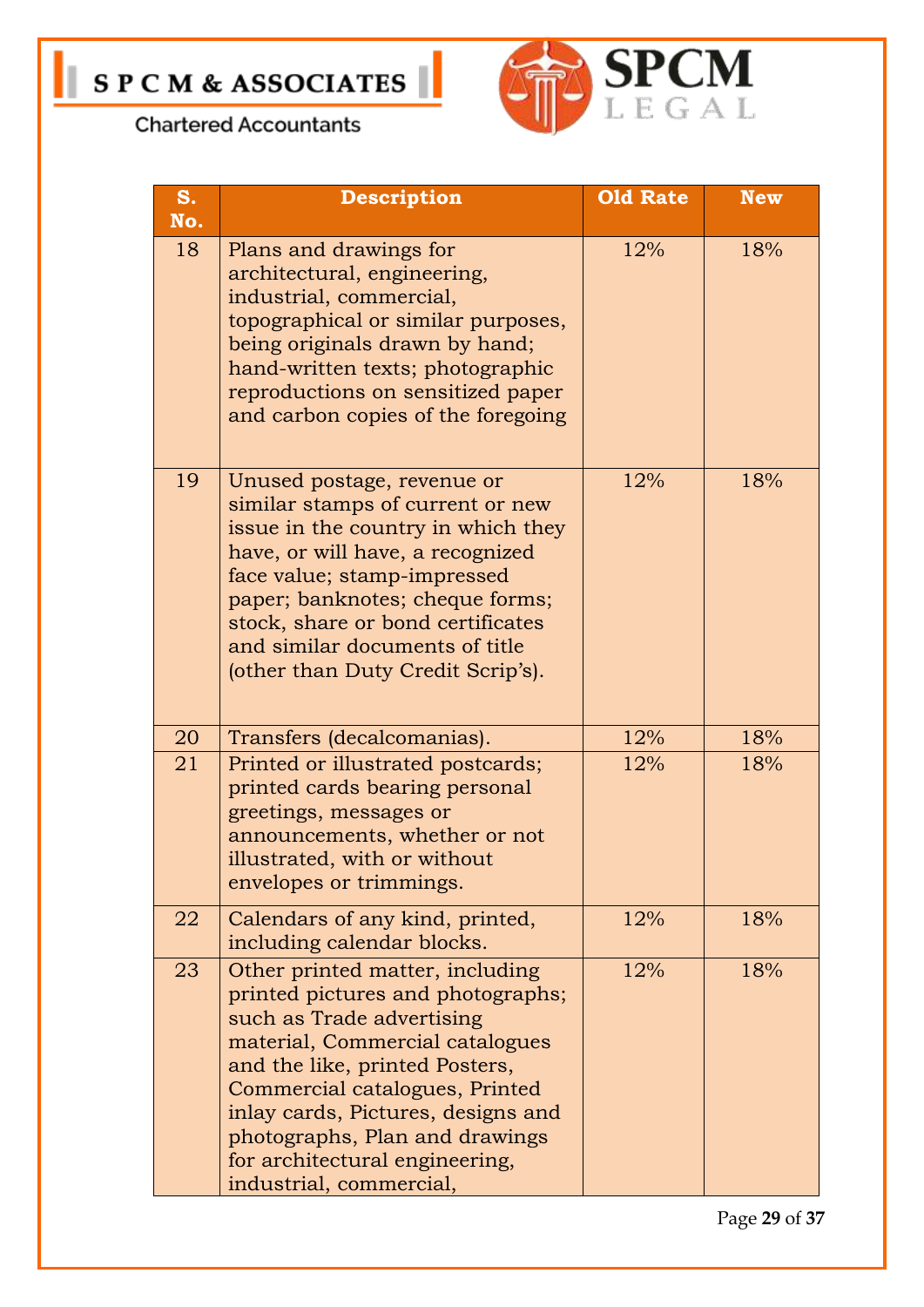

| S.<br>No.       | <b>Description</b>                                                                                                                                                                                                                                                                                               | <b>Old Rate</b> | <b>New</b> |
|-----------------|------------------------------------------------------------------------------------------------------------------------------------------------------------------------------------------------------------------------------------------------------------------------------------------------------------------|-----------------|------------|
|                 | topographical or similar purposes<br>reproduced with the aid of<br>computer or any other devices                                                                                                                                                                                                                 |                 |            |
| 24              | Ball point pens; felt tipped and<br>other porous tipped pens and<br>markers; fountain pens;<br>stylograph pens and other pens;<br>duplicating stylos; pen holders,<br>pencil holders and similar holders;<br>parts (including caps and clips) of<br>the foregoing articles, other than<br>those of heading 9609. | 12%/18%         | 18%        |
| 25              | Railway parts, locomotives & other<br>goods in Chapter 86                                                                                                                                                                                                                                                        | 12%             | 18%        |
| 26 <sub>1</sub> | <b>Carbonated Beverages of Fruit</b><br><b>Drink or Carbonated Beverages</b><br>with Fruit Juice                                                                                                                                                                                                                 | 18%             | 28%        |

# **4. Notification No. 09/2021,10/2021 11/2021 and 12/2021 CT (Rate) issued on 30th September 2021, effective from 1st October 2021.**

- 1. Sowing of seed, fruits and spores of a kind is covered under the exemption list. However, clarification that seeds used for any other purpose than sowing will not be covered under the exemption list.
- 2. Essential oils of peppermint and other specified mints received by a registered person from an unregistered person will now fall under Reverse Charge Mechanism.
- 3. Extension of existing concessional GST rates (currently valid till 30th September 2021) on following COVID-19 treatment drugs, up to 31st December 2021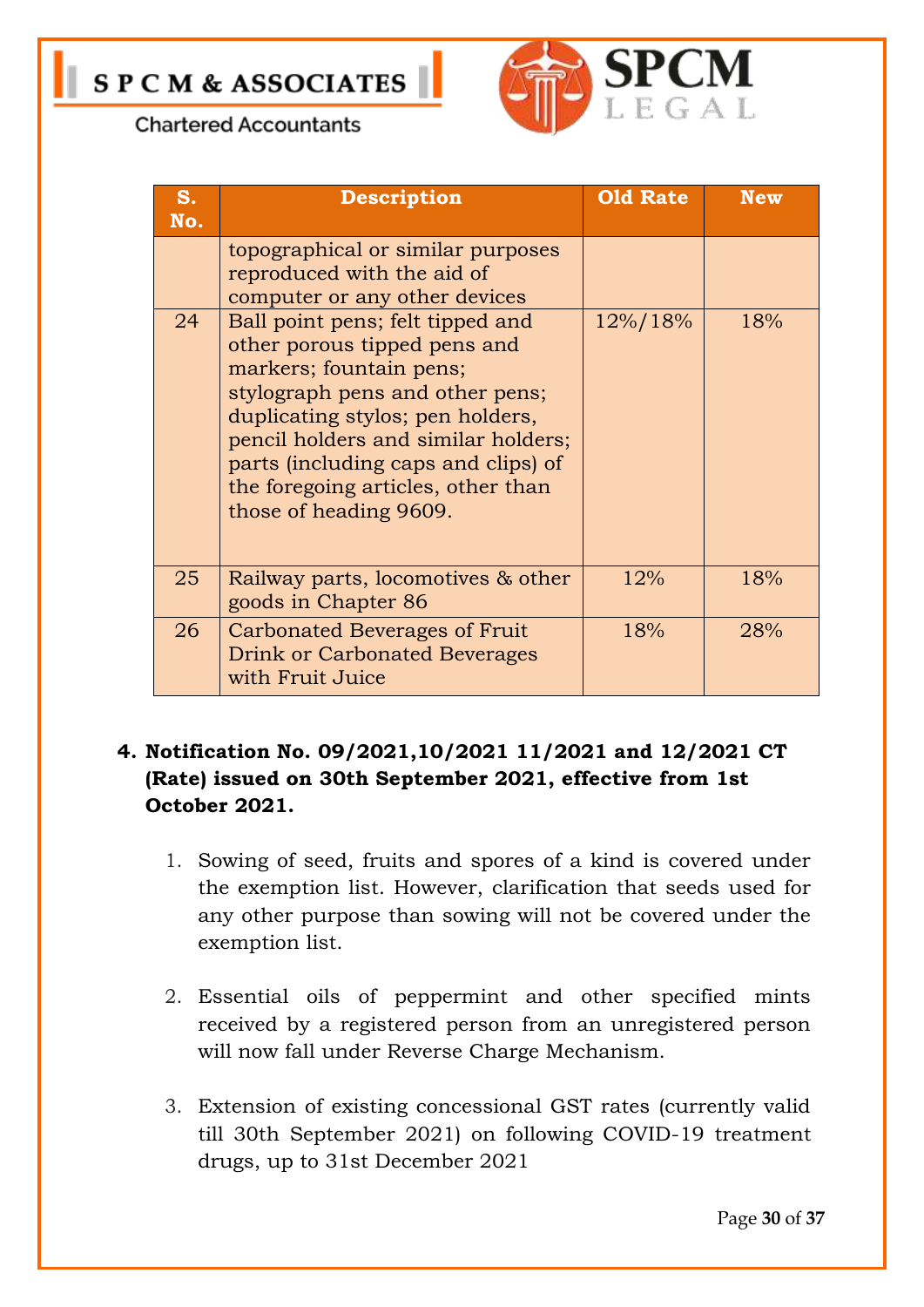



| Sr. No. | Chapter,<br>Heading,<br>Sub-<br>heading<br>or Tariff<br>item | <b>Description of Goods</b> | <b>Rate</b> |
|---------|--------------------------------------------------------------|-----------------------------|-------------|
| 1.      | 30                                                           | Tocilizumab                 | Nil         |
| 2.      | 30                                                           | AmphotericinB               | Nil         |
| 3.      | 30                                                           | Remdesivir                  | 2.5%        |
| 4.      | 30                                                           | Heparin (anti-coagulant)    | 2.5%        |
| 5.      | 30                                                           | Itolizumab                  | 2.5%        |
| 6.      | 30                                                           | Posaconazole                | 2.5%        |
| 7.      | 30                                                           | Infliximab                  | 2.5%        |
| 8.      | 30                                                           | Bamlanivimab Etesevimab     | 2.5%        |
| 9.      | 30                                                           | Casirivimab 6 Imdevimab     | 2.5%        |
| 10.     | 30                                                           | 2-Deoxy-D-Glucose           | 2.5%        |
| 11.     | 30                                                           | Favipiravir                 | 2.5%        |

reparation in unit containers for free distribution to weaker sections of the society under the programme approved by the Central or State Government. Fortified Rice Kernel (Premix) supply for ICDS or similar scheme duly approved by the Central Government or any State Government will be subject to GST @5%.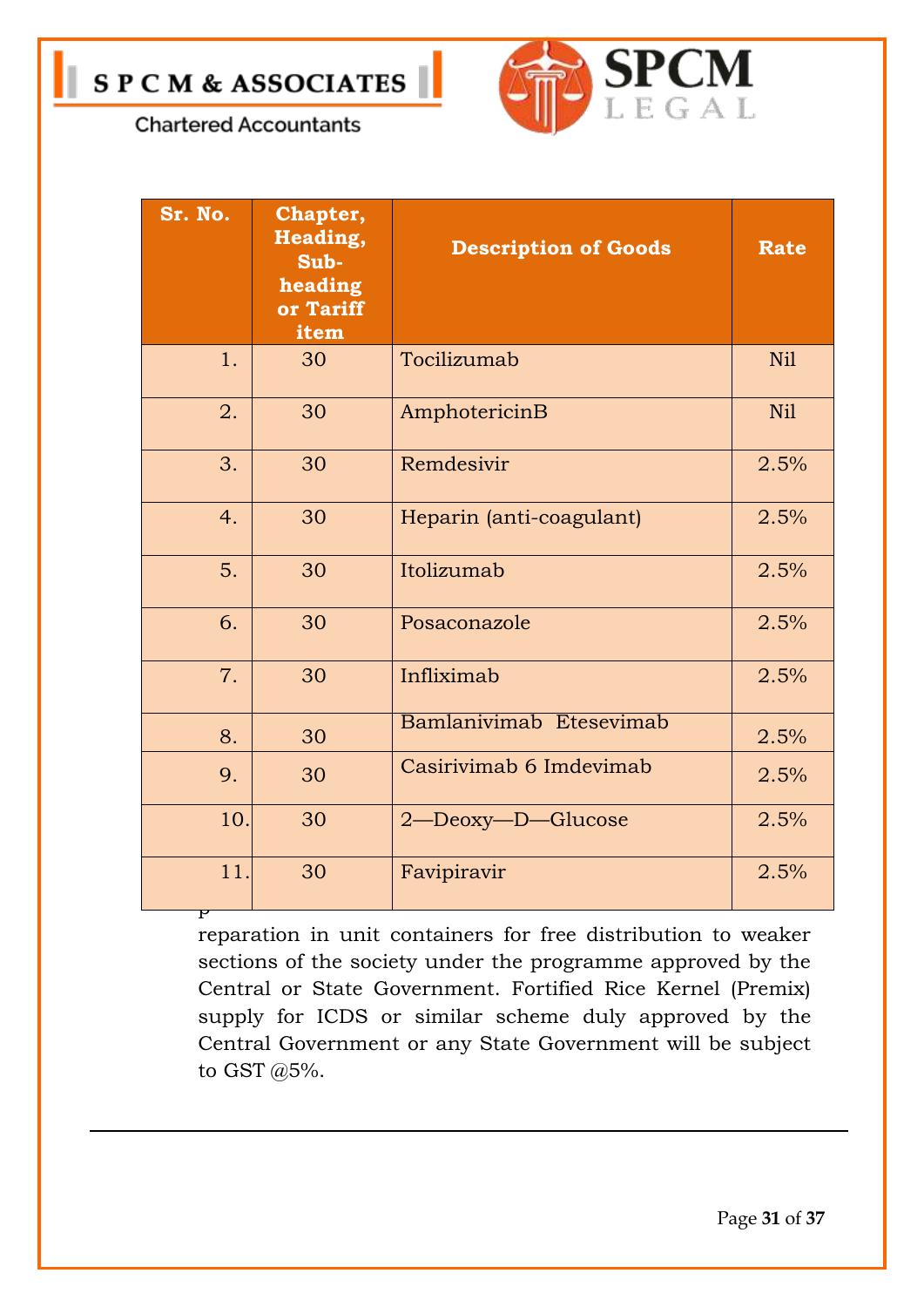

# **DUE DATE CALENDER**

# **Income Tax, PF and ESIC due date calendar for the month of October 2021:**

| <b>DATE</b> | <b>DUE DATE FOR</b>                                                                                                                                      |  |  |
|-------------|----------------------------------------------------------------------------------------------------------------------------------------------------------|--|--|
| 07/10/2021  | Payment of TDS/TCS deducted / collected in September,<br>2021.                                                                                           |  |  |
| 15/10/2021  | Due date for issue of TDS Certificate for tax deducted<br>under Section 194A. 194B and 194M in the month of<br>August, 2021.                             |  |  |
| 15/10/2021  | Due date for issue of certificate for tax deducted under<br>Section 194-IA, Section 194-IB, Section 194 M for the<br>month of August, 2021               |  |  |
| 15/10/2021  | Quarterly statement of TCS deposited for the quarter<br>ending September 30, 2021                                                                        |  |  |
| 15/10/2021  | E-payment of PF and ESI for July, 2021.                                                                                                                  |  |  |
| 30/10/2021  | Due date for furnishing of challan-cum-statement in<br>respect of tax deducted under section 194-IA, 194IB and<br>194IM in the month of September, 2021. |  |  |
| 31/10/2021  | Quarterly statement of TDS deposited for the quarter<br>ending September 30, 2021                                                                        |  |  |
| 31/10/2021  | Last date for payment of tax under the Direct Tax Vivad<br>se Vishwas Act, 2020 with additional charge.                                                  |  |  |

Note: Due Date of online Filing of Audited Accounts to Charity Commissioner in State of Maharashtra for the financial year 2020-21 has been extended till 30/11/2021.

Page **32** of **37**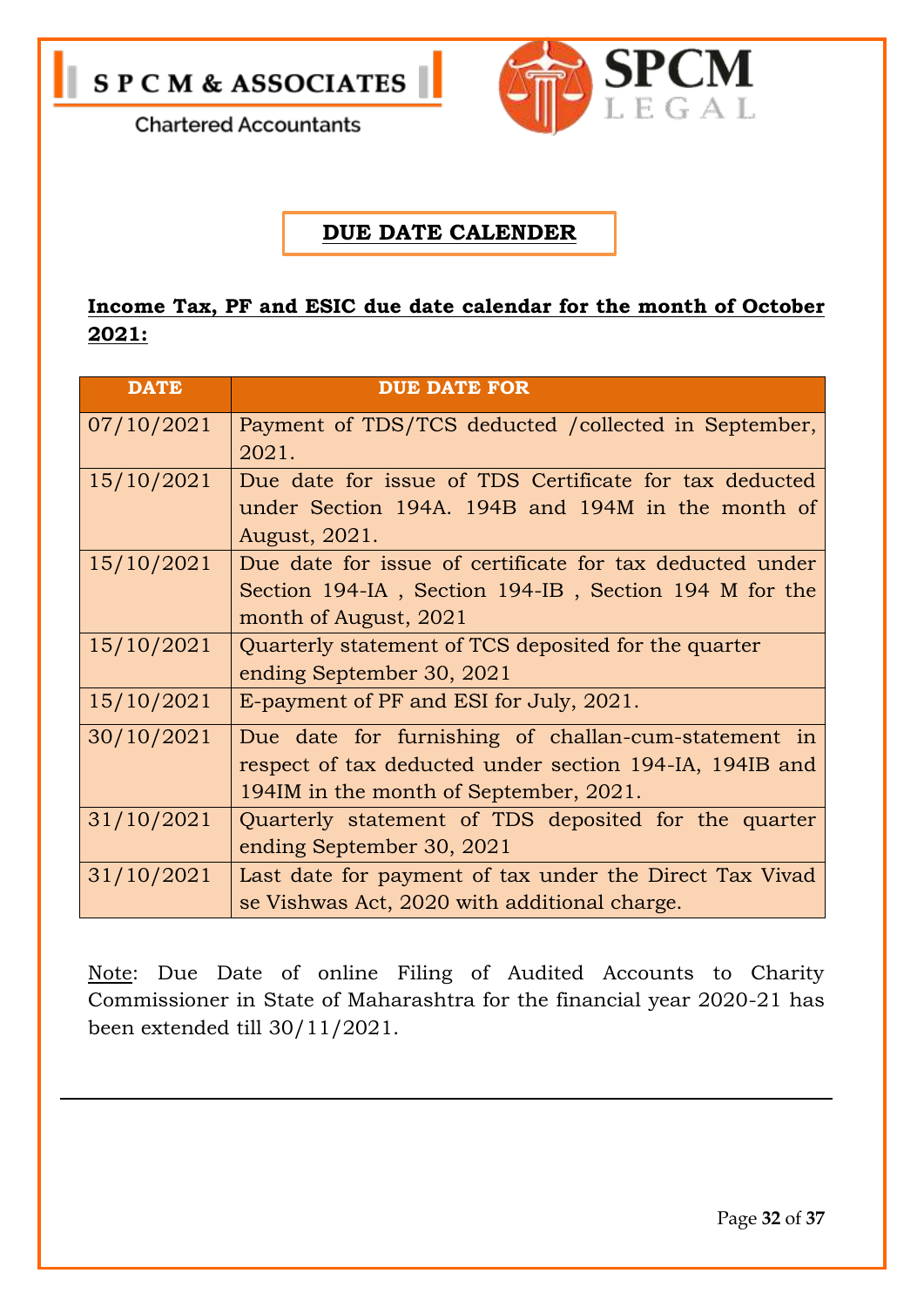



# **GST due dates for the month of October, 2021:**

| <b>Due</b><br>date          | <b>Return</b>                                 | <b>Period</b> | <b>Description</b>                                                                                                                                                                                                                                                                                                   |
|-----------------------------|-----------------------------------------------|---------------|----------------------------------------------------------------------------------------------------------------------------------------------------------------------------------------------------------------------------------------------------------------------------------------------------------------------|
| 10 <sup>th</sup><br>October | GSTR-7<br>(Monthly)                           | $Sep-21$      | Summary of Tax Deducted at Source<br>(TDS) and deposited under GST laws                                                                                                                                                                                                                                              |
|                             | GSTR-8<br>(Monthly)                           | $Sep-21$      | Summary of Tax Collected at Source<br>(TCS) and deposited by E-commerce<br>operators under GST laws                                                                                                                                                                                                                  |
| 11 <sup>th</sup><br>October | GSTR-<br>1(Monthly)                           | $Sep-21$      | Summary of outward supplies where<br>turnover exceeds Rs. 5 crore or have not<br>chosen the QRMP scheme for the<br>quarter of July-Sept 2021                                                                                                                                                                         |
| 13 <sup>th</sup><br>October | <b>GSTR1</b><br>(Quarter<br>$\left( 2\right)$ | July-Sept     | Taxpayer who has opted for the Invoice<br>Furnishing Facility (IFF) and choose to<br>upload B2B outward supply invoices for<br>first two months of the quarter. The<br>B2B invoices relating to last month of<br>the quarter are to uploaded while filing<br>GSTR $-1$ along with B2C invoices of<br>entire quarter. |
| 13 <sup>th</sup><br>October | GSTR-6                                        | $Sep-21$      | Details of ITC received and distributed<br>by ISD                                                                                                                                                                                                                                                                    |
| 13 <sup>th</sup><br>October | <b>CMP-08</b>                                 | July-Sept     | The composition dealers have to pay tax<br>in CMP-08 challan-cum-statement every<br>quarter by the 18th of the month<br>following the quarter.                                                                                                                                                                       |
| 20 <sup>th</sup><br>October | GSTR-3B                                       | $Sep-21$      | <b>ITC</b><br>Summary of outward<br>supplies,<br>claimed, and net tax payable for<br>taxpayers with turnover more than Rs.5<br>crore in the last FY or have not chosen<br>the QRMP scheme for the quarter of<br>July-Sept 2021                                                                                       |
| 20 <sup>th</sup><br>October | GSTR-5<br>(Monthly)                           | $Sep-21$      | Summary of outward taxable supplies &<br>tax payable by a non-resident taxable                                                                                                                                                                                                                                       |

Page **33** of **37**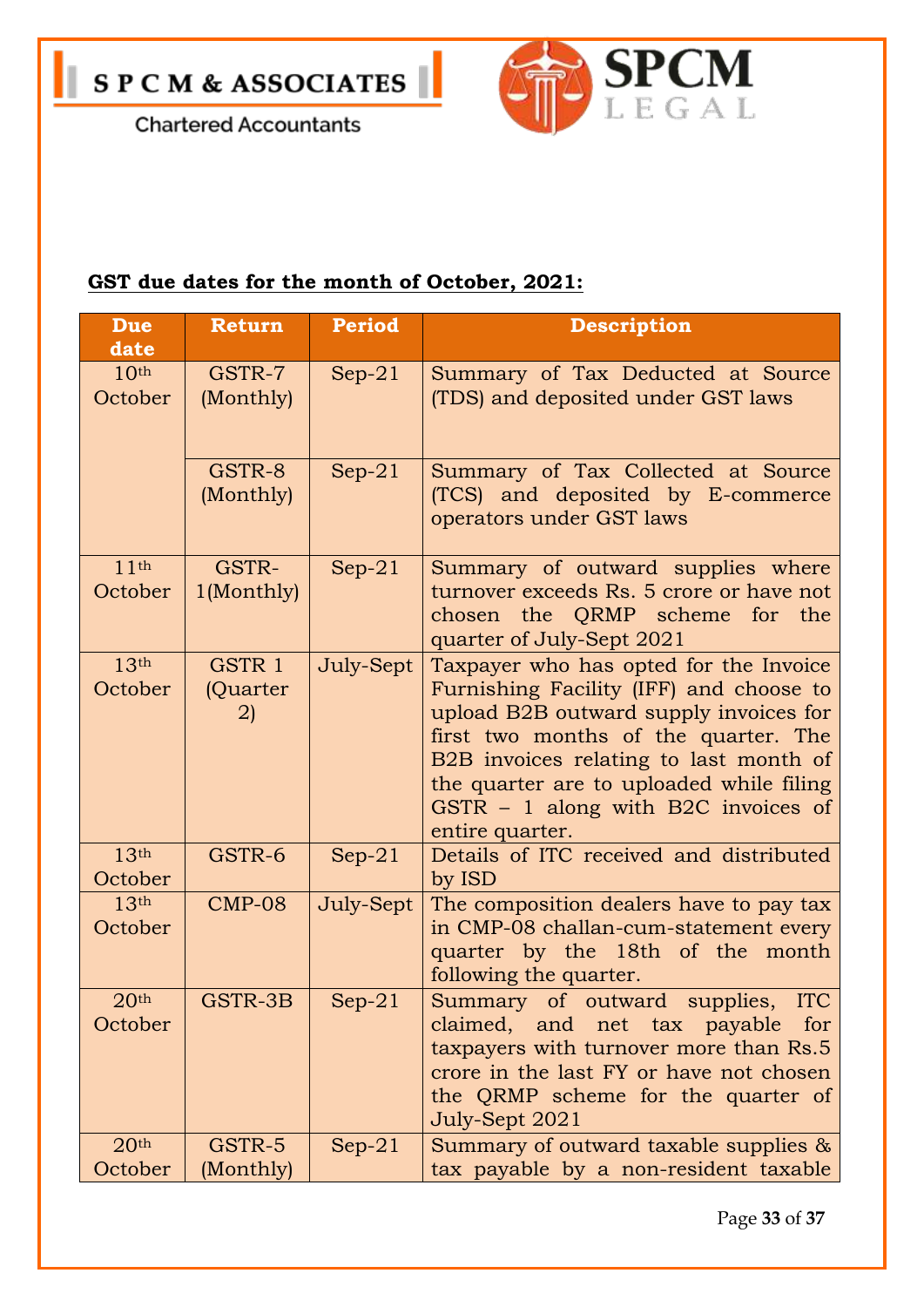



| <b>Due</b><br>date          | <b>Return</b>                                           | <b>Period</b> | <b>Description</b>                                                                                          |
|-----------------------------|---------------------------------------------------------|---------------|-------------------------------------------------------------------------------------------------------------|
|                             |                                                         |               | person                                                                                                      |
| 20 <sup>th</sup><br>October | GSTR-5A<br>(Monthly)                                    | $Sep-21$      | Summary of outward taxable supplies<br>and tax payable by OIDAR                                             |
| 24 <sup>th</sup><br>October | <b>GST</b><br>Challan<br>For all<br>Quarterly<br>filers | $Sep-21$      | GST Challan Payment if no sufficient<br>ITC for September 2021,<br>(for<br>all<br><b>Quarterly Filers</b> ) |

Note: Kindly note that the pending adjustments/amendments related to FY 2020-21 can be done till September 2021 returns, which are to be filed in the month of October 2021.

# *If you can dream it, you can do it.*

*-*Walt Disney

# *When something is important enough, you do it even if the odds are not in your favour*

*-*Elon Musk

# **MINISTRY OF CORPORATE AFFAIRS (MCA)**

Page **34** of **37**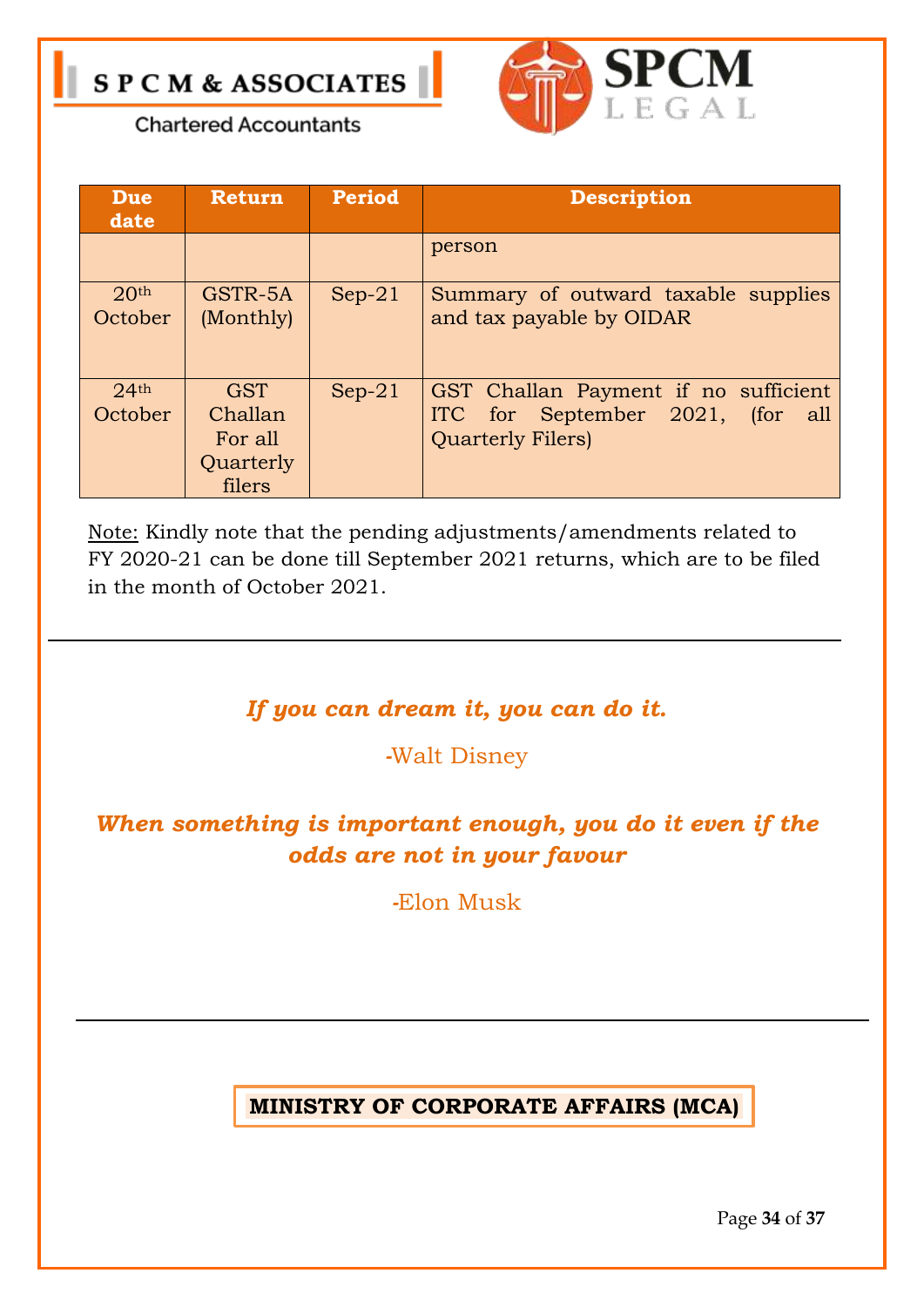

**I. Extension of time for holding of Annual General Meeting (AGM) for the financial year ended on 31.03.2021 in terms of third proviso to section 96(1) of Companies Act, 2013**

Date of Order – September 23, 2021

MCA vide its order dated September 23, 2021, has directed to all Registrar of Companies to accord its approval of a 2 (Two) months extension to companies who have not been able to hold their Annual General Meetings for the financial year ended March 31, 2021.

In terms of the power vested under the third proviso to sub-section (1) of Section 96 of the Act, the Registrar of Companies extended the time to hold AGM, other than the first AGM, for the financial year ended on March 31, 2021, for Companies within the jurisdiction of their respective office, which are unable to hold their Annual General Meeting, without requiring the companies to file applications for seeking such extension by filing the prescribed Form No. GNL-1, such period within the due date of holding the AGM by a period of two months from the due date by which the AGM ought to have been held in accordance with Section 96(1) of the Act.

The RoC clarified that the extension granted under this Order shall also cover the pending applications filed in Form No. GNL-1 for the extension of AGM for the financial year ended on 31.03.2021, which is yet to be approved. Further, the applications filed in Form No. GNL-1 for the extension of AGM for the financial year ended on March 31, 2021, which were rejected, where the approval for the extension of AGM up to 2 months from the due date of the AGM shall be deemed to have been granted without any further action on the part of the Company.

**II. Extension of last date of filing of Cost Audit Report to the Board of Directors under Rule 6(5) of Companies (Cost Record and Audit) Rules, 2014**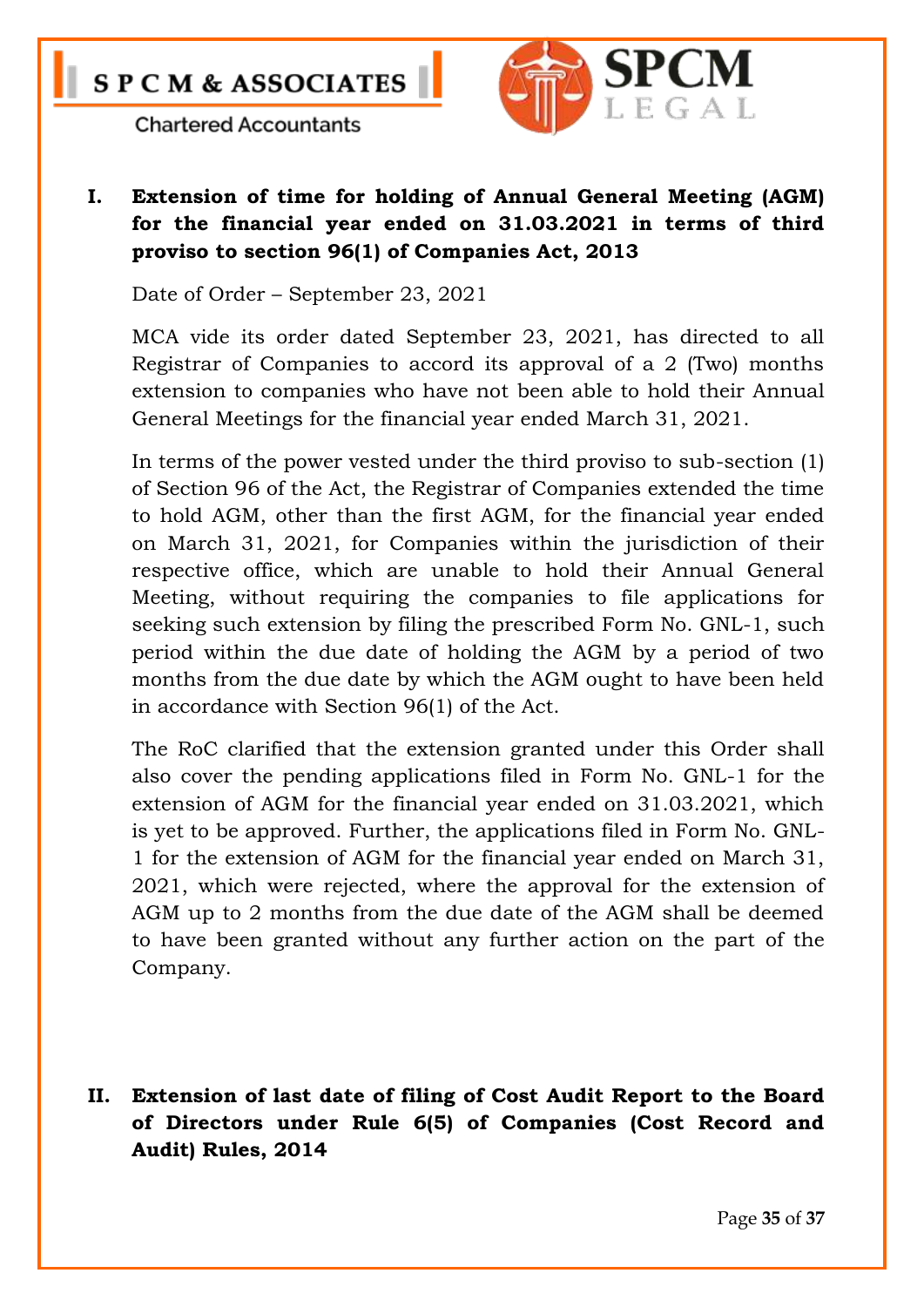



Date of Circular - September 27, 2021

MCA vide its circular dated September 27, 2021, has granted relaxation of additional fees and extension of the last date of filing of Cost Audit Report to the Board of Directors under Rule 6(5) of the Companies (Cost Records and Audit) Rules, 2014 due to the impact of COVID-19 pandemic. On the basis of several representations received from various stakeholders for extension of the last date, MCA has decided that if cost audit report for the financial year 2020- 21 by the cost auditor to the Board of Directors of the companies is submitted by October 31, 2021 then the same would not be viewed as a violation of Rule 6(5) of Companies (cost records and audit) Rules, 2014. Consequently, the cost audit report for the financial year ended on March 31, 2021 shall be filed in e-form CRA-4 within 30 days from the date of receipt of the copy of the cost audit report by the company. However, in case a company has got an extension of time for holding Annual General Meeting under section 96(1) of the Act then e-form CRA-4 may be filed within the timeline provided under the proviso to Rule 6(6) of the Companies (Cost Records and Audit) Rules, 2014.